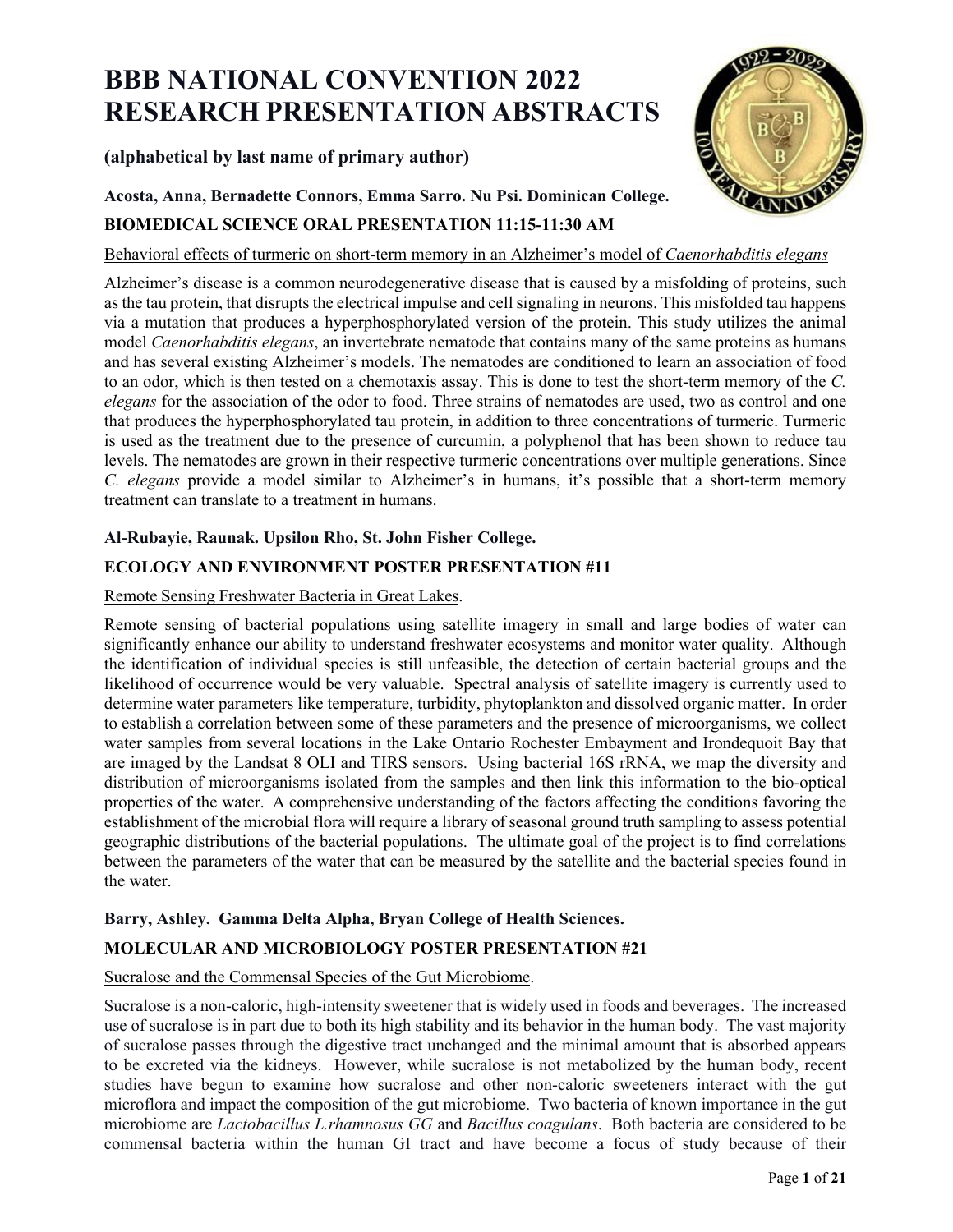antimicrobial properties that inhibit pathogenic growth. In this study, the minimum inhibitory concentration (MIC) of sucralose on each bacterial strain was determined. The long-term impact of sucralose on both strains was examined by re-assessing the MIC of each strain after long-term growth in sucralose. Finally, the impact of sucralose on the antimicrobial properties of each strain was determined by comparing the inhibition of both *E.coli* and *S.aureus* in the presence of spent-cell-supernatant (SCS) from cultures grown in the presence and absence of sucralose.

### **Calbaza, Gia-Maria. Omega Epsilon, Bradley University.**

# **MOLECULAR AND MICROBIOLOGY POSTER PRESENTATION #22**

Implementing Transposon Mutagenesis to Investigate Proteins That Alter the Expression of Bacterioferritin Comigratory Protein in *Bacillus subtilis*.

All organisms that rely on oxygen for survival produce reactive oxygen species (ROS). Living organisms must maintain moderate levels of ROS, otherwise they may undergo oxidative stress. Oxidative stress has the ability to damage the structures of proteins, lipids, and deoxyribonucleic acids of cells. It can intervene in a lot of the cellular processes that are important for life and may even cause cell death. Bacteria use peroxidescavenging enzymes to attack ROS and maintain them at low and tolerable levels. In *Bacillus subtilis*, there are nine different enzymes that have been identified to play a role in removing ROS, including bacterioferritin comigratory protein (Bcp). However, little is known about Bcp, including its regulatory proteins. Regulatory proteins control the replication of genetic material and the synthesis of proteins in cells. The goal of this study is to investigate the regulatory proteins of *bcp*, and how they function in terms of influencing Bcp to defend against ROS. In this project, strains containing a *bcp'-lacZ* fusion have been created to measure expression of the *bcp* gene. These strains have undergone transposon mutagenesis and screening processes to analyze possible mutations that may increase expression of the *bcp* gene.

# Chekuri, Isha<sup>1</sup>, and DeLisa Fairweather<sup>2</sup>. <sup>1</sup> Sigma Tau, Florida State University and <sup>2</sup> Mayo Clinic.

# **BIOMEDICAL SCIENCE POSTER PRESENTATION #1**

#### Mitochondrial Dynamics are Disrupted in CVB3 Acute Myocarditis.

Myocarditis is an inflammation of the muscle layer of the heart (myocardium) most often caused by viruses such as Coxsackievirus B3 (CVB3). The inflammatory response to infection can lead to various different structural changes in the heart, with can lead to many consequences involving heart health. Mitochondria are abundant in cardiomyocytes and regulate processes beyond the energetic demands of the cell. Because mitochondria comprise a significant portion of cardiomyocytes and are essential for normal cardiac function, we investigated how mitochondrial dynamics may be altered during CVB3 myocarditis. DRP1 is a master regulator of mitochondrial fission which precedes mitochondrial autophagy (mitophagy) when mitochondria undergo damage or stress. We found that DRP1 is upregulated and activated during acute myocarditis and that initiation of DRP1 mitochondrial localization coincides with CVB3 VP1 mitochondrial localization, suggesting that CVB3 damages mitochondria. Our collaborator observed that CVB3 can escape cardiomyocytes in nanoparticles (NPs) containing virus and mitochondria *in vitro* - therefore we attempted to isolate and characterize vesicles from mice using cardiac dissociation and found that the population of NPs containing mitochondria was relatively pure.

#### **Coffman, Electra. Delta Rho, Austin College.**

#### **BIOMEDICAL SCIENCE POSTER PRESENTATION #2**

#### PA28γ Regulation of H4K20me3 Under Genotoxic Stress.

The nuclear 20S proteasome activator, PA28γ, is overexpressed in many cancers and has shown to play a role in mitosis, cell proliferation, chromosomal stability, and apoptosis. When PA28γ is deleted, levels of cellular apoptosis increase, but its role in the apoptotic pathway has yet to be fully elucidated. To better understand this role, PA28γ-deficient cells were treated with variable genotoxic stressors, most resulting in differing apoptotic responses when compared to controls. However, when targeting histone deacetylase function specifically using genotoxic stressor trichostatin A (TSA), there is uniquely no difference in apoptosis observed between PA28γ deficient and PA28γ sufficient cells. Therefore, chromatin compaction could be involved in the mechanism for PA28γ's effects on apoptosis. An important silencing epigenetic modification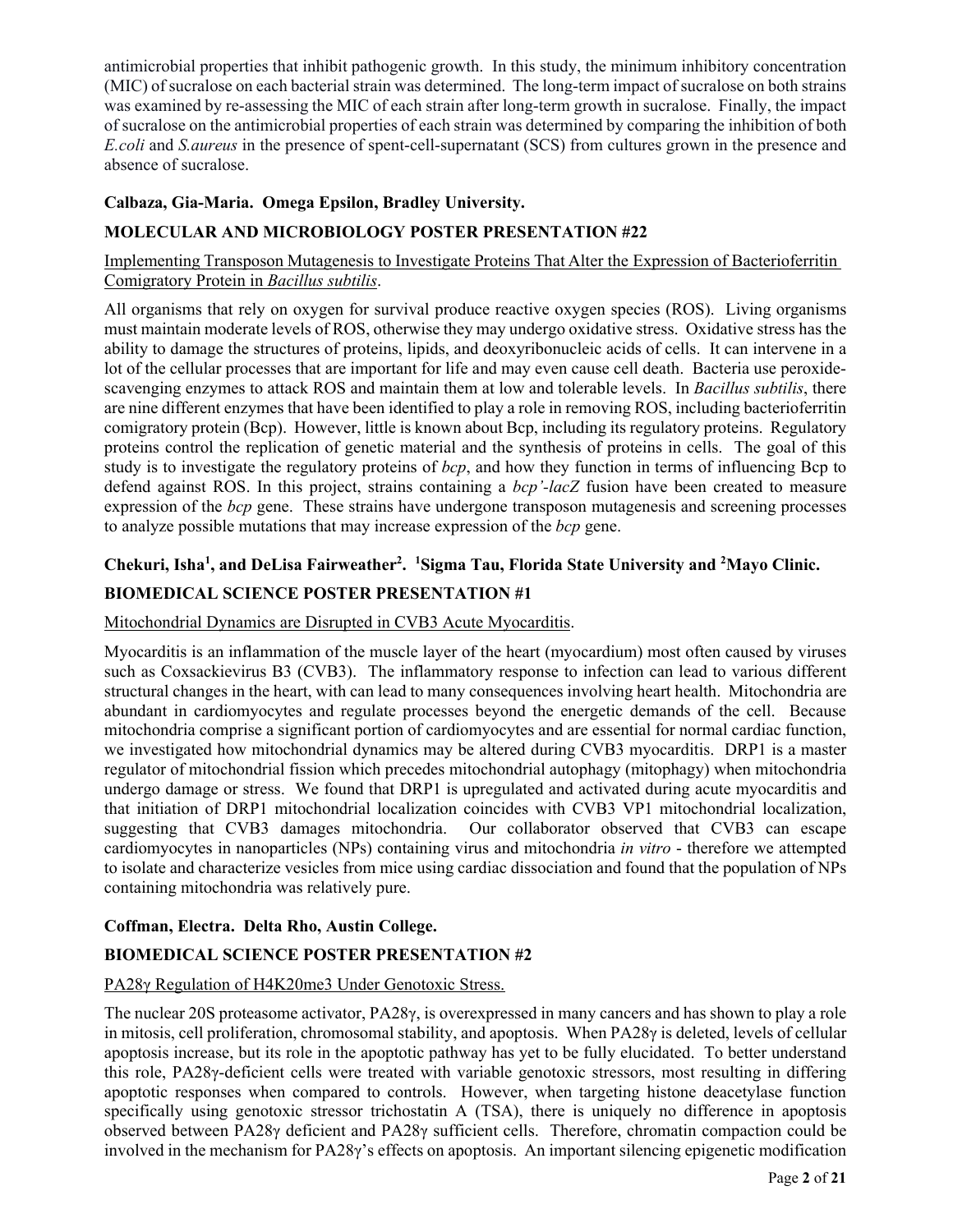for compaction, the trimethylation of histone H4K20 (H4K20me3), is reportedly maintained by PA28γ. This compaction is crucial for genomic stability, and thus an abnormality in this process could lead to one of the host of somatic DNA mutations that contribute to oncogenic transformation if not properly regulated by apoptosis. Indeed, the aberration of H4K20me3 has been identified as a cancer biomarker. Therefore, further investigation is required to understand the role of PA28γ in supporting H4K20 trimethylation and its impact on apoptosis. This study examines whether PA28γ regulates the trimethylation of H4K20 under genotoxic stress from TSA and chemotherapeutic drug cisplatin as well as their apoptotic protein-specific effects in mouse embryonic fibroblast (MEF) cells.

# **Cossey, Larry and Regina McGrane. Delta Sigma, Southwestern Oklahoma State University. ECOLOGY AND ENVIRONMENT POSTER PRESENTATION #12**

#### Detecting Variations in Microbial Concentrations in Oklahoma Lakes.

The microbial composition of water can be the difference between life or death for many organisms. Microbes in lakes can reproduce and spread to other parts of the water cycle. Ice nucleating Pseudomonads are microbes that have been shown to be in all parts of the water cycle and damage plants. These Pseudomonads conduct ice nucleation by inducing freezing of supercooled water molecules. Through evaporation and rainfall, Pseudomonads can disperse anywhere. When bacterial ice nucleation occurs around plant tissue, ice crystals form within the tissue and damages the plant. To examine microbial composition, two Oklahoma lakes: the urban lake--Lake Hefner and the rural lake--Crowder Lake, were examined. In each lake, water samples were collected from three specific locations in summer and winter months. Samples were inoculated on 10% tryptic soy agar to determine total bacterial load and King's B agar supplemented with boric acid, cycloheximide, and cephalexin to isolate Pseudomonads. At Lake Hefner, the eastern shore had significantly larger bacterial concentration in both seasons compared to other locations. At Crowder Lake, the center of the lake had significantly lower bacterial concentration in both seasons compared to other locations. Seasonally, there was lower bacterial concentration in the winter at Lake Hefner compared to the summer, while Crowder Lake had similar bacterial concentration year-round. Lake Hefner had higher bacterial concentration compared to Crowder Lake. Pseudomonads isolated from both seasons and lakes were tested for ice nucleation activity by inoculating in super cooled water and detecting ice formation. Twenty-two ice nucleators were detected at Crowder Lake and three ice nucleators were detected at Lake Hefner in the summer, and none were detected in the winter. The seasonal differences in the concentration of ice nucleating bacteria were surprising because other studies have shown that cooler environments select for increased ice nucleating bacteria.

# **Cox, A., Mumbi, F., Missey, E., Nagpal, R., Parvatiyar, M. Sigma Tau, The Florida State University. BIOMEDICAL SCIENCE ORAL PRESENTATION 9:00-9:15 AM**

### Superimposing Celiac Gut Microbiome Metabolites on Healthy Caco-2 Cells to Observe Inflammatory Effects.

Celiac disease (CD) affects approximately 1/100 US residents. Studies indicate that CD patients have gut dysbiosis, but the link between CD and gut bacteria is under-investigated. To examine this relationship, we collected fecal samples from 5 celiac and 5 healthy subjects and extracted the gut microbiome metabolites into a fecal conditioned media (FCM). The FCM was added to Caco-2 cells. After 24hrs of exposure, we measured inflammatory markers—TNFα, IL-6, 1L-1β, IFNβ, MX1—by qPCR. We hypothesized that CD metabolites would increase inflammation compared to the healthy metabolites. For IL-6, the average fold increase in L32 (control marker) expression was 4.710 in healthy sample exposed cells (HS) and 35.591 in celiac sample exposed cells (CS). The fold increase in expression between L32 and 1L-1β was 0.6102 in HS cells and 3.2043 in CS cells. While there was a trend for all inflammatory markers to increase in CD metabolite exposed cells, it was not statistically significant with the current sample size. We plan to increase the sample size and control for gender.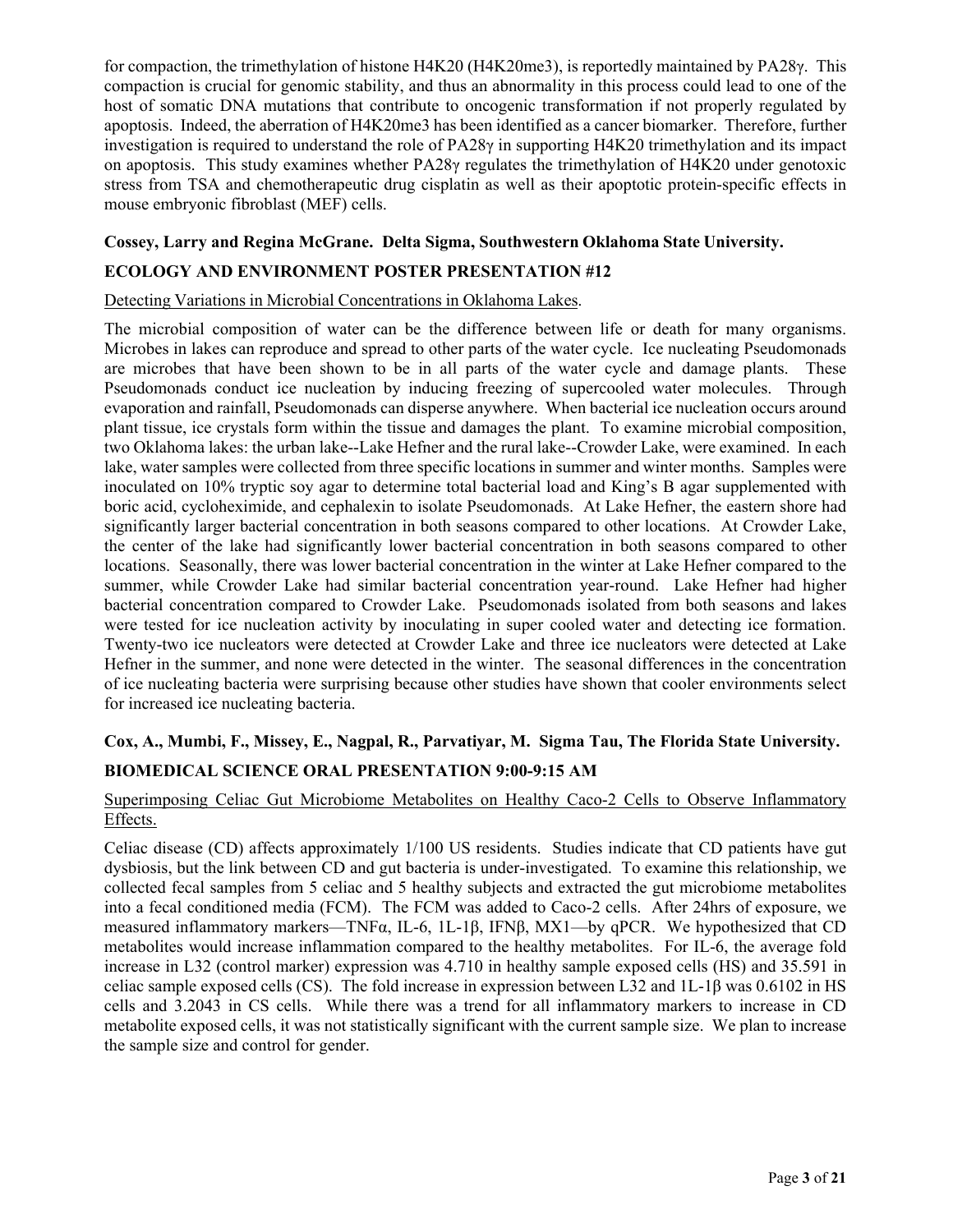### **De Lucia, Ayuni I. Tau Delta Gamma, Ave Maria University.**

#### **MOLECULAR AND MICROBIOLOGY POSTER PRESENTATION #23**

#### Leishmaniasis; Combatting Vault Shell Drug Resistance

Leishmaniasis is a flesh-eating parasite that has become an epidemic in many South American countries. It is an incredibly interesting target for research because it has many unique qualities to its genome. For example: it is eukaryotic, but its genome is expressed in operons (characteristic of prokaryotic cells) and its gene structure suggests that its vault particles are made of multiple different proteins, which has never been seen before in vault shells. These characteristics give an opportunity to discern related proteins in uncharacterized pathways. We are investigating the overall stability, structure, and functional activity of the Leishmaniasis vault proteins as a mechanism of drug resistance. The characteristics of this parasite are so unknown that research in this field could open the opportunity for the formation new mechanisms for drug delivery,  $CO_2$  capture, and vaccine stabilization, new drug targets, and improvements in general industrial biochemistry.

#### **Echevarría-Bonilla, Oswaldo L. Zeta Lambda, University of Puerto Rico at Aguadilla.**

# **ECOLOGY & ENVIRONMENT ORAL PRESENTATION 9:00-9:15 AM**

Effects of non-natural light on leatherback sea turtle (*Dermochelys coriacea)* hatchling orientation on the northwestern of Puerto Rico.

Artificial lightning on shorelines has been known to disrupt sea turtle hatchling orientation from the nest to the sea. This investigation focuses on evidencing the kind of disruption these light sources cause in hatchling orientation towards the sea by analyzing leatherback sea turtle hatchling crawl marks on the north western of Puerto Rico, where, in some areas, non-natural light sources are misplaced. This data was then compared to those areas in which there is no non-natural light source interference. A drone was used to capture images at a certain altitude for this statistical analysis. The results demonstrate that artificial light sources interfere with leatherback sea turtle hatchling natural orientation responses.

#### Enos, Madeleine and Jay Brewster<sup>1</sup>. Kappa Delta Alpha, Lipscomb University. <sup>1</sup>Department of **Natural Sciences, Pepperdine University.**

# **MOLECULAR AND MICROBIOLOGY POSTER PRESENTATION #24**

#### The Hsp90 Chaperone Regulates p38 Activation During ER Stress.

The Hsp90 chaperone complex sequesters p38 in the cytoplasm and prevents its auto-activation (Ota et al., 2011). In response to studies of PERK-mediated activation of p38 during ER stress, we hypothesized that PERK activation may mediate post-translational modification of the Hsp90 complex, which would release p38, allowing it to activate. In this study, both tunicamycin-induced ER stress and chemical inhibition of HSP90 were used to assess impact upon p38 activation. Cultured hamster BHK21 fibroblast cells were used in these studies. Previous studies have shown that tunicamycin induced ER stress activates a PERKdependent elevation of activating p38 phosphorylation. The 17-AAG inhibitor of HSP90 was shown to elevate p38 activation, consistent with disruption of HSP90 activity resulting in p38 activation. Dissociation of p38 from HSP90 has previously been shown to contribute to autoactivation of p38. Dissociation of the p38-Hsp90 complex was measured through co-immunoprecipitation analysis and revealed tunicamycin to significantly reduce p38 association with HSP90. Unexpectedly, we found that inhibition of Hsp90 causes it to exhibit increased binding of p38 with a peak average fold increase after 30 minutes. Because p38 plays an important role in the induction of many intracellular signaling pathways, learning ways to regulate its actions within the context of ER stress may be beneficial in mediating symptoms of the disease.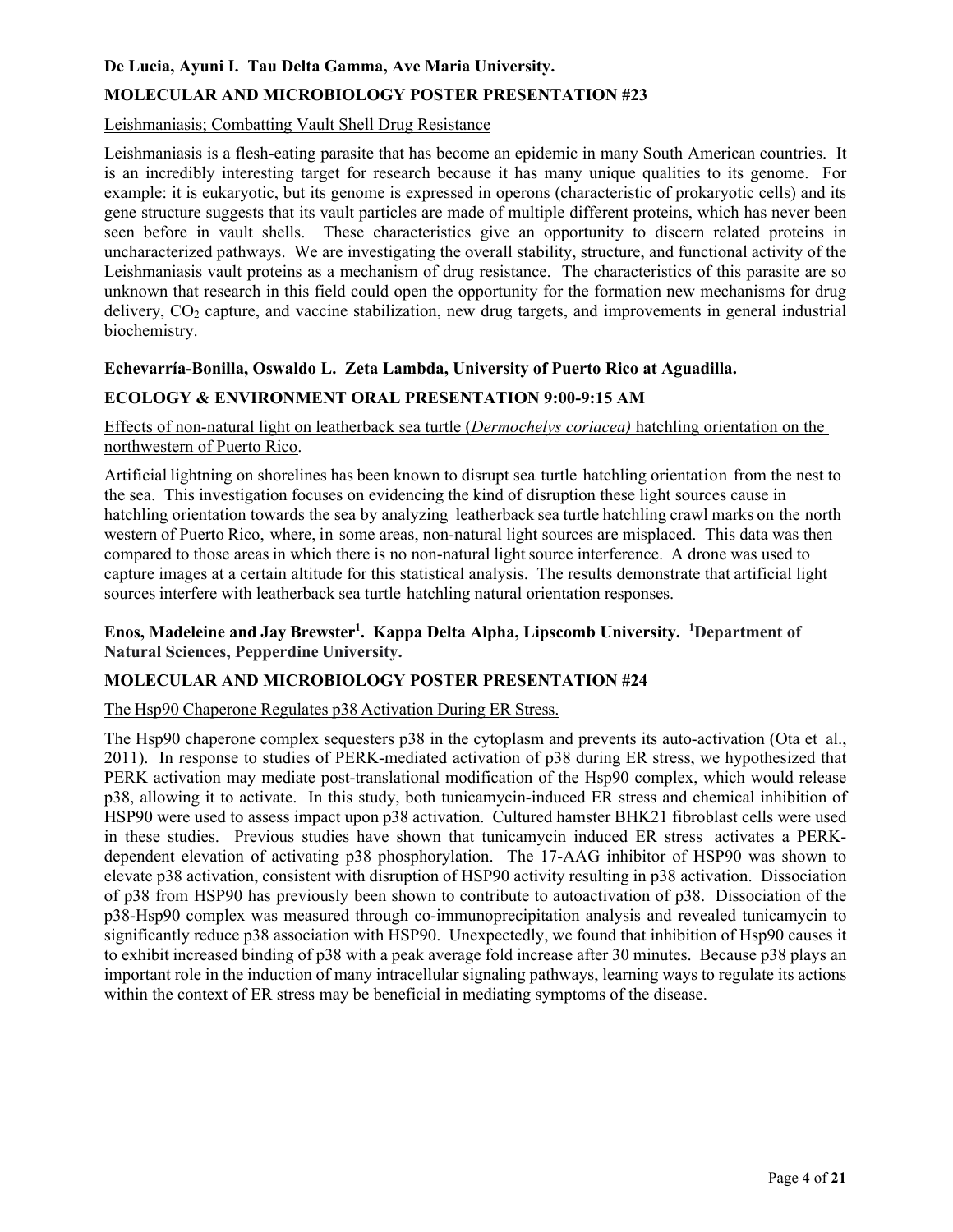#### Esenwein, Raegen M<sup>1, 2</sup> and Dembowski, Jill A<sup>1</sup> Xi Psi, Duquesne University. <sup>1</sup>Department of **Biological Sciences, Bayer School of Natural and Environmental Sciences, Duquesne University, Pittsburgh, PA, 2 Current member of Duquesne University's Xi Psi Chapter of Tri-Beta Biological Honor Society.**

# **BIOMEDICAL SCIENCE ORAL PRESENTATION 9:15-9:30 AM**

#### The Role of DNA Topoisomerase 1 in Herpes Simplex Virus Type-1 Infections

Herpes simplex virus type 1 (HSV-1) infects almost 70% of the human population. In addition to producing its own viral factors, HSV-1 utilizes many host proteins to facilitate its infection cycle. One host protein of interest, found to interact with the HSV-1 genome throughout replication, is topoisomerase 1 (Top1). In human cells, Top1 is an enzyme required for normal growth and development. Top1 ensures proper transcription and DNA replication by creating transient, single stranded nicks in DNA to relieve topological stress and allow for relaxation of supercoiled DNA. Based on its role in cellular processes, we believe that Top1 aids in the regulation of HSV-1 viral transcription and/or replication. We hypothesize that altering Top1 function or expression in HSV-1 infected cells will decrease viral yield by preventing an efficient infection cycle to occur. To alter Top1 function, the commercial inhibitor, camptothecin (CPT) was used. CPT functions by blocking religation of DNA by Top1, preventing relaxation of supercoiled DNA. Our studies revealed the novel observation that Top1 inhibition via CPT does reduce viral yield. An inducible Top1 shRNA knockdown cell line has been created as another method of alteration. Top1 targeting shRNA cell lines stop translation of Top1 mRNA reducing the amount of Top1 protein present in cells. We are currently characterizing the effects of Top1 knockdown on HSV-1 infection. In the future, we will determine if viral transcription or DNA replication are altered after Top1 inhibition or knockdown. These studies will further pinpoint the role of Top1 in HSV-1 infection.

#### **Estrella, Catrina, Arno Nanyely and Ioanna Visviki. Chi Epsilon, College of Mount Saint Vincent.**

#### **ECOLOGY AND ENVIRONMENT POSTER PRESENTATION #13**

#### Is There a Trade-off Between Reproduction and Longevity?

Our study examined the cost of human reproduction using a novel population, Catholic nuns and their biological sisters that were born from 1880 to 1899. The nuns were members of the non-cloistered, socially active congregation, Sisters of Charity of New York (SCNY). This population offers multiple advantages, because the religious and secular women share the same ethnicity (Irish descent), religion, childhood socioeconomic status and they are biologically related. We constructed Kaplan-Meier survival curves comparing the longevity of the nuns (Control 1), to that of their secular, single, sisters without children (Control 2) and their secular, married, sisters with children (Experimental). For the women with children, we determined the age at first and last reproduction, total number of children born, number of children surviving and duration of inter-birth intervals. We also examined the effect of adult socioeconomic status, using home ownership as a proxy, on the total number of children. Analysis of survival data via Tarone-Ware, Log Rank and Breslow tests indicated that reproduction did not have any statistically significant effects on longevity.

**Fajardo, Abigail1 , Laila Barkoudeh1 , Abigail Contreras1 , Francisca Gutierrez1 , Heidi Diaz1 , Kati H.**  Phan<sup>1</sup>, Daniel Lam, Guadalupe J. Rodriguez<sup>1</sup>, Rebecca A. Rosero<sup>1</sup>, Elizabeth Klettke<sup>1</sup>, Jerry L. R. Amomoy<sup>1</sup>, Cecilia Nguyen<sup>1</sup>, Vanessa Phung<sup>1</sup>, Jenny M. Tran<sup>1</sup>, Melody Zarghooni<sup>1</sup>, Guillermo N. Armaiz-Peña,<sup>2</sup> and Gabriel J. Villares<sup>1</sup>. <sup>1</sup>University of St. Thomas, Houston TX, <sup>2</sup>Ponce Health **Sciences University, Ponce PR. Nu Beta, University of St. Thomas.** 

# **BIOMEDICAL SCIENCE ORAL PRESENTATION 9:30-9:45 AM**

#### Increased Levels of Stress Induces a More Metastatic Phenotype in Human Melanoma Cells.

Growing evidence suggests that stress plays a vital role in metastasis and tumor development by activating the sympathetic nervous system. The catecholamines released into the tumor microenvironment (TME), specifically norepinephrine (NE), results in a cascade effect leading to a variety of pro-metastatic activities that sustain tumor growth and increase melanoma aggressiveness. Most notable are the secretion of cytokines and the stimulation of tumor-associated macrophages (TAMs). Using a co-culture system of several human melanoma cancer cells and macrophages, we found that sustained exposure of NE in the TME induced the release of tumor-growth and progression-associated cytokines from TAMs. Several of the upregulated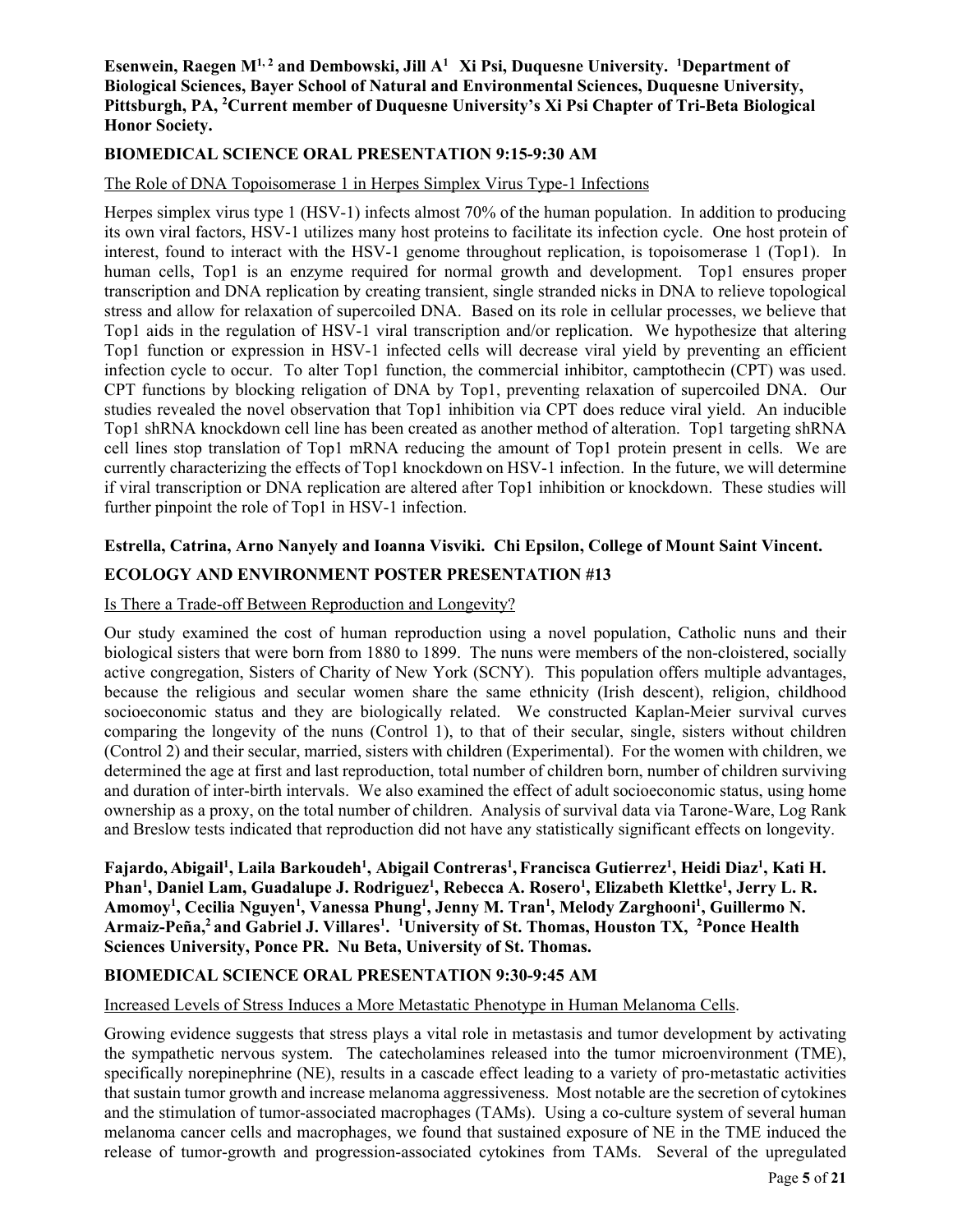cytokines found, including IL-11, IL-24, GRO-a, MIF, DKK-1, and angiopoietin-2, are known to induce growth, migration, invasion, and tumor development in human melanoma. An ELISA assay of human-MIF was used to validate the cytokine array in which upregulation of MIF was noted in co-culture with NE present. At a molecular level, these findings suggest how physiological stress in cancer patients can further lead to cancer progression. These preliminary findings may lead to supportive therapies that emphasize mental health and the treatment of the psychological state of the patient. Our next steps include continuing the validation of the cytokine arrays using different ELISA assays to quantify protein levels of stress-secreted cytokines in the TME that augment the metastatic phenotype of human melanoma cells.

# **Farnsley, Payden and Lisa Castle. Delta Sigma, Southwestern Oklahoma State University. MOLECULAR AND MICROBIOLOGY ORAL PRESENTATION 9:00-9:15 AM**

# Microbial Analysis of Regolith-grown Species on Mars.

Undergraduate researchers from Southwestern Oklahoma State University participated in the Plant Mars Challenge hosted by the NASA-Artemia funded Institute of Competition Sciences to study how crops grow on non-Earth soils. This team studied how microbial diversity affects overall crop yield. Five different crops—lettuce, carrots, radishes, spinach, and peas—were selected to be grown over a nine-week period and the biomass was measured at the end of this period. Since mycorrhizal associations are known to increase surface area of roots and are hypothesized to favor plant growth by increasing nutrient acquisition and limiting the concentration of pathogenic microbes, we hypothesized that pots inoculated with high microbial diversity would have more biomass compared to pots inoculated with low microbial diversity. To test this hypothesis, sixteen bottom-wicking pots were used to test Mars-regolith soil versus Earth soil, high versus low microbial diversity, and three selected plants versus another three, with two trials of each treatment. Little to no plant growth was detected in Mars-regolith soil. These results will be discussed by another presenter. This presentation will focus on microbial activity and fungal and bacterial concentrations detected at the end of the growth period. Microbial activity was detected by fluorescein diacetate analysis and microbial load was determined by serial dilution plating using Potato Dextrose Agar (PDA), Sabouraud Dextrose Agar (SDA), and Tryptic Soy Agar (TSA). Earth soil was found to have significantly more microbial activity, suggesting that there was a higher rate of microbial metabolism within Earth soil. There was no significant difference between the microbial load in the Mars-regolith pots and the Earth soil pots regardless of the microbial diversity of the inoculum. Due to the Mars-regolith pots becoming progressively denser towards the end of the growth period, future directions may include evaluating the presence or absence of microbes containing water-retaining properties.

### **Ferlan, Emma\*, Priya Gupta\*, Grace Callahan\*, Benjamin Kurtz, Angela Wharton, Courtney Nave, and Justin W. Merry. Upsilon Beta, Saint Francis University.**

#### **BIOMEDICAL SCIENCE POSTER PRESENTATION #3**

#### Dietary Impacts on Development in Fruit Flies *(Drosophila melanogaster).*

Juvenile animals subject to poor nutrition often show reduced development rate and body size. Nevertheless, there is ongoing research into the specific limiting factors within diets that have the largest effects on growth rates. While neurological literature has identified energy (carbohydrates and lipids) as a potentially limiting constraint on nervous system performance, developmental studies have identified other nutrient limitations as important to whole-animal development. Herbivore growth rates, for example, are typically nitrogen- or phosphorus limited. We test two competing hypotheses regarding the development of *Drosophila melanogaster* flies, a frugivore: a) development is limited by carbohydrate availability, or b) development is limited by protein availability. Groups of fruit flies were reared on three artificial diet recipes: normal (control) lab stock diet, low-carbohydrate diet, and low-protein diet. There were five batches of each food type, and at least 20 families (one family vial = offspring of one female) in each batch of food. We then measured total offspring per vial, development time to eclosion from pupa, and body size within each sex (mass and thorax length). Low protein diet yielded longer development times and significantly fewer offspring per family than the other diets. Surprisingly, low-carbohydrate diet yielded more flies than control diet. Mass and thorax length appear similar across diets, which may indicate that flies delay development by about 4 days to compensate for the poor quality of the low-protein diet. Through this delay, they still grow to typical size before moving to the next stage of development. Overall, our data support the hypothesis that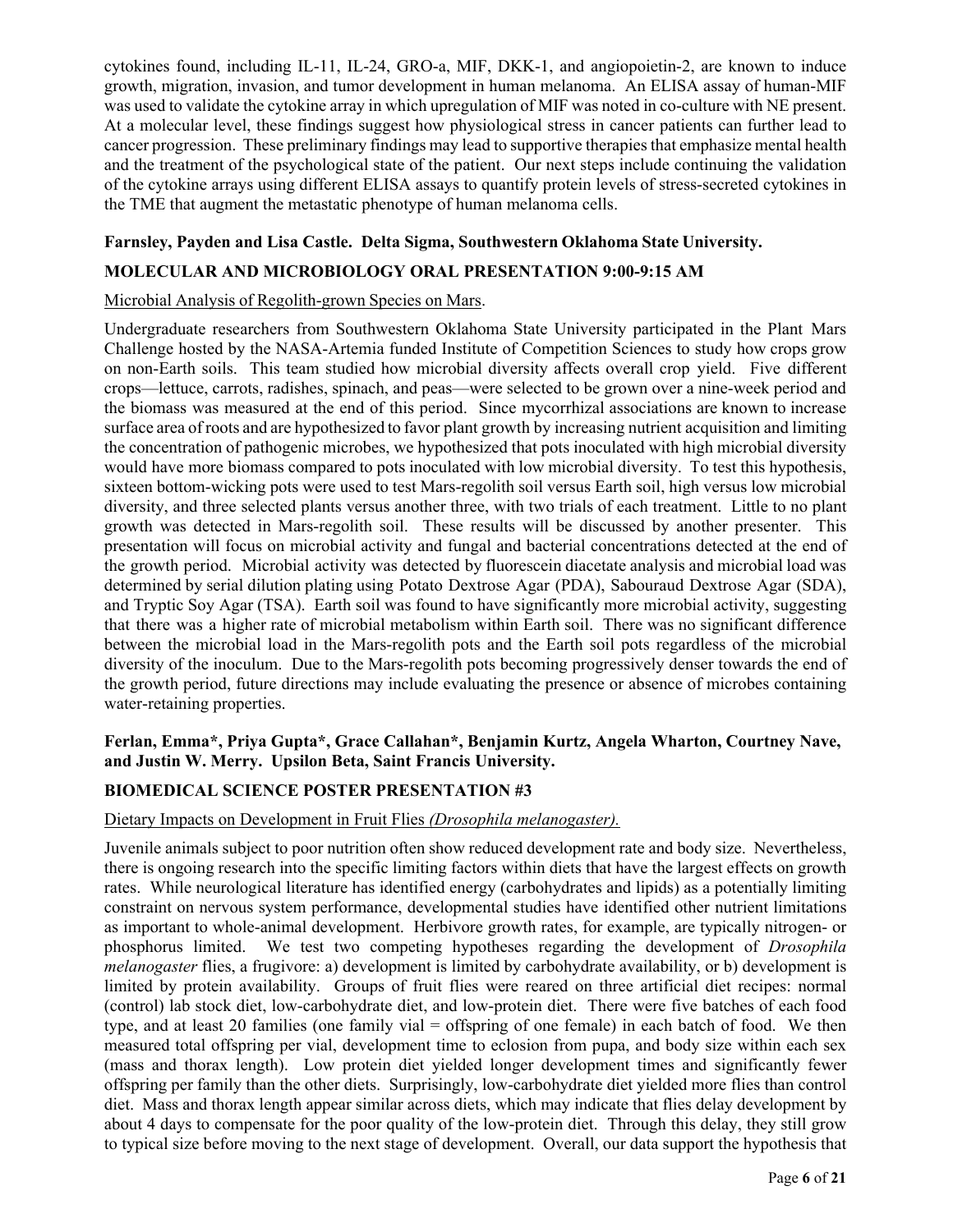fly development is protein limited, and not energy limited. Future work will investigate whether eye size diverged from body size across diets; eyes consist largely of nervous tissue, which has 10x metabolic rate of other tissues and may be more sensitive to energy limitations.

# **Floyd, Evan and Natalie Yaeger. Beta Omega, Mercer University.**

# **MOLECULAR AND MICROBIOLOGY ORAL PRESENTATION 11:15-11:30 AM**

# The Patent Pending HEFY Assay: A Novel Assay for Biofilm Inhibition in Bacillus subtilis and Staphylococcus aureus.

With the rise in the number of antibiotic resistant strains of bacteria, an alternative approach to antimicrobial drugs is needed. Biofilm inhibition is one of the new alternative approaches to combat these antibiotic resistant strains. The HEFY assay is an inexpensive, undergraduate accessible, and expedient way to quantify biofilm production. This assay uses 3D printed modified petri dishes to analyze biofilm production in Congo Red using Image J, a free NIH-developed software. Two of our biofilm inhibitors, Tyrosine-trans-4-hydroxycinnamic acid (Tyr 64) and Glycine-trans-cinnamic acid (Gly-16), show consistent, quantifiable biofilm inhibition in the HEFY assay of 41.5 and 34.4 percent respectively within *Bacillus subtilis*. Preliminary results also show promise for the application of the HEFY assay with *Staphylococcus aureus*, with Tryptophan-4-phenolbuteric acid (Trp-37) and Tryptophan-trans-3,5-dibromo-4-methoxylcinnamic acid (Trp-69) showing 7.98 and 14.46 percent inhibition respectively. The consistency in replica testing within *Bacillus subtilis* surpasses the consistency in standard crystal violet assays. This assay could easily be adopted for quantifying biofilm in other bacterial and fungal pathogens.

#### **Franck, Ezabelle, Alex Cox, Tyla Dolezel, & Debra Ann Fadool. Sigma Tau, The Florida State University.**

### **BIOMEDICAL SCIENCE ORAL PRESENTATION 9:45-10:00 AM**

#### Therapeutic Potential of Chronic Administration of Cannabidiol for Treatment of Anxiety.

While cannabis products grow popular for their advertised therapeutic potential, little is available about their effectiveness after recurrent use. Our objective was to assess behavior changes following administration of cannabidiol (CBD) using a knockout mouse model that exhibits anxiety and attention deficit-like behaviors (Kv1.3-/-). Kv1.3-/- or wildtype (WT) mice were tested for anxiety using 24- and 1-hour memory, object attention, elevated-plus maze, light-dark box, and marble-burying tests. Mice were administered daily doses of CBD for 3 weeks, low or high dose, prior to testing. Chronic drug lessened anxiety in the light-dark box and elevated-plus maze and increased the initial transition time to the dark compartment for WT mice. However, the Kv1.3-/- mice became anxiogenic in the elevated-plus and increased in object recognition. In conclusion, our data suggest that CBD may act as an anxiolytic drug in WT mice, but ineffective regarding anxiety in Kv1.3-/- mice, and therefore also subjects that have trait anxiety. Our next objective is to analyze the effects of sex dependency on the chronic administration of CBD. This work was supported by the Consortium for Medical Marijuana Clinical Outcomes Research (CMMCOR).

# **Fuller, Gwynna K. and Megan Ealy. Chi Chapter, Drury University.**

# **MOLECULAR AND MICROBIOLOGY ORAL PRESENTATION 9:15-9:30 AM**

# Nuclear Versus Cytosolic Expression of *Goosecoid* During Neuroblast Delamination in the Chicken Otocyst.

During inner ear development, the movement and fate of progenitor cells must be carefully regulated for the developing organism to hear properly. One critical step of inner ear development, neuroblast delamination, is the migration of neuronal progenitor cells from the developing otic epithelium and towards the hindbrain to create the vestibulocochlear nerve. The purpose of this research project is to investigate the expression and regulatory role of the *Goosecoid* (*GSC*) gene during neuroblast delamination in chicken embryos. *GSC* is an evolutionarily conserved transcription factor that regulates changes in cell movement in an array of contexts. Given the conserved function of this gene, *GSC* may be promoting neuroblast delamination in the chicken otocyst. Using immunofluorescence to track *GSC* expression during neuroblast delamination, the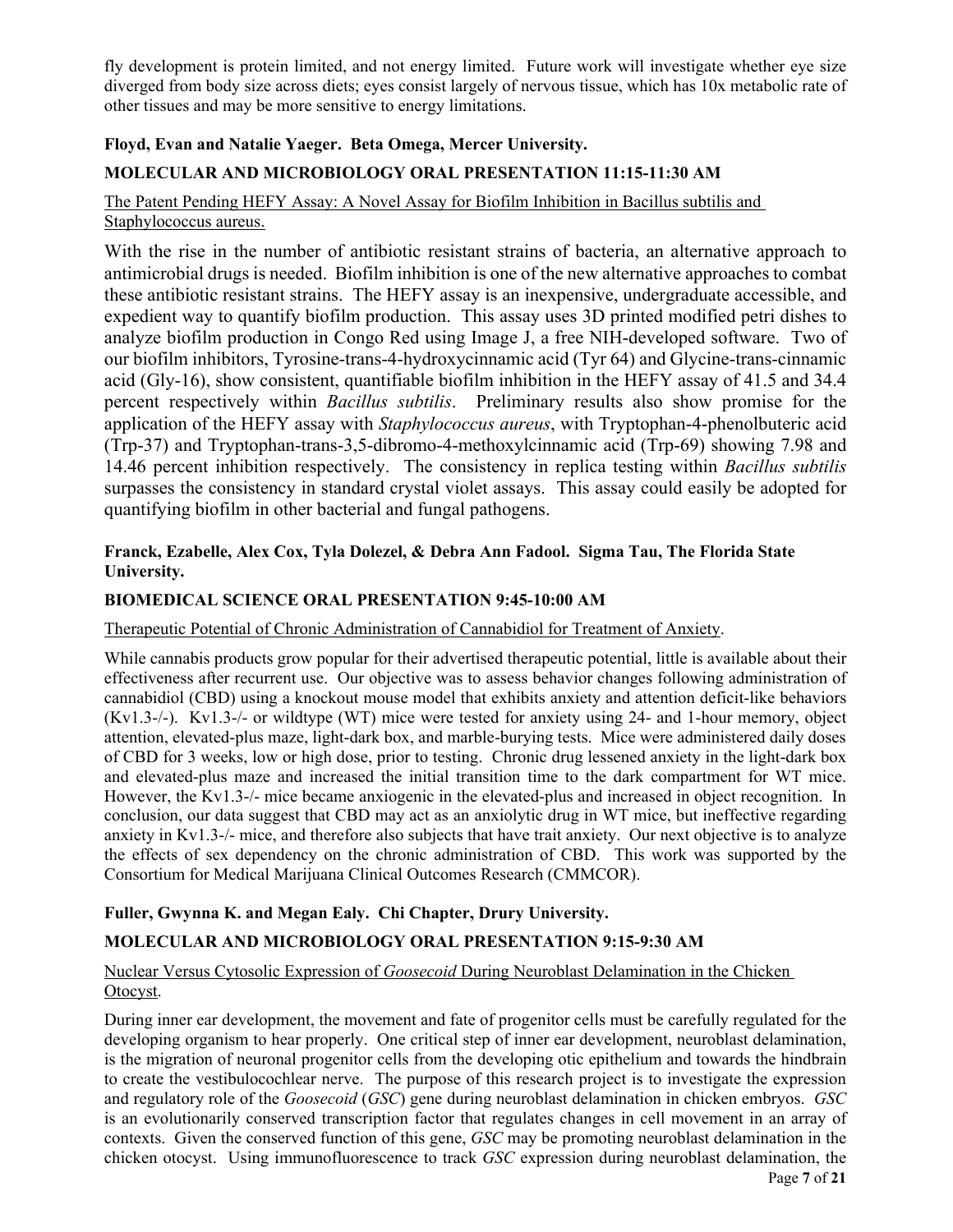expression of *GSC* within migrating neuroblasts was analyzed. *GSC* is co-expressed in cells expressing either neuronal or epithelial markers, potentially representing the switch in cell fate that occurs during this process. Interestingly, the location of *GSC* within cells varies. Based on preliminary data, *GSC* is present in the cytosol of non-neuronal cells whereas nuclear localization of *GSC* is specific to the neuron fate. Further testing will be necessary to confirm these results, but this preliminary data potentially suggests that *GSC* undergoes nucleocytoplasmic transport, which has not been previously investigated. Understanding the genetic mechanisms underpinning neuroblast delamination during chicken inner ear development will add to our knowledge of this fascinating developmental process and of the role of the *GSC* gene itself.

# **Gaona, Isabella P. Kappa Delta Alpha, Lipscomb University.**

### **MOLECULAR AND MICROBIOLOGY ORAL PRESENTATION 9:30-9:45 AM**

#### The Effect of Topoisomerase II on Zebrafish Behavior and Neural Organization.

Topoisomerase-II Beta (TOP2B) is an enzyme that manages supercoils in DNA and is important in DNA transcription and replication. Previous studies showed that TOP2B mutant mice develop axons that fail to innervate the diaphragm resulting in the pups suffocating at birth. To further examine this phenomenon, a loss of function study was conducted utilizing 4µM Hu-331 as an inhibitor for Topoisomerase-II (Top2) in the model organism D*anio rerio.* Previous immunohistochemistry in our lab found that groups treated with 4µM Hu-331 displayed shortened axons with higher disorganization, abnormal Mauthner neurons, and the embryos appeared to swim slower. Mauthner cells – activated by sudden stimuli – initiate escape responses: C-start and S-start. C-start responses use either one or both Mauthner cells and first appear at 4 days postfertilization. S-start responses require both Mauthner cells and appear earlier in development. In the present research, a touch-evoked response assay was conducted measuring distance traveled and velocity, using video analysis software EthoVision by Noldus. Our data suggests that Top2 plays a role in neural development as a majority of the treatment group exhibited a premature C-start response. Meanwhile, there was no significant difference between control and treatment groups in either distance traveled or velocity at this dosage.

### **Ghimire, Purnima. Epsilon Rho, St. John Fisher College.**

# **ECOLOGY & ENVIRONMENT POSTER PRESENTATION #31**

#### Exposure of Predator Scent to *Vanessa Claudi* Changes Their Behavior Toward Predator Scent.

Many butterflies primarily use vision to detect food and predators, but some rely on olfaction more than vision. It is known that insects learn new chemosensory cues as embryos like mammals, amphibians, and fishes. Butterflies oviposit on their host plant and eggs laid on the host learns the scent and return to the same host plant to oviposit their eggs. There are two kinds of butterflies, generalist, and specialist. Specialists only feed only very specific plant families whereas generalists have many different host plants. In this study, the generalist butterfly, *Vanessa cardui* (painted lady butterfly) was raised from eggs up to adults. There were four different groups in total and each group was exposed to predator odor at different stages of life. The scent of chicken feces was used as the predator scent. Group 1(control), group 2 (exposed as adults), group 3 (exposed as eggs), and group 4 (exposed as larvae) were tested on their food preference and their attraction toward a scent (control, chicken feces, and thistle). One of the host plants of painted lady butterflies is thistle, they know the scent of it at hatch (innate cues). In the lab butterflies were grown on artificial food (learned cues). Through experimentation, we wanted to see the food preference of larvae. Larvae were experimented on food preferences, the option was artificial food vs thistle. Out of 4 groups, 3 groups significantly chose artificial food over thistle and the 4th group showed no preferences. It could be said that chicken feces scent caused the larvae to not recognize the scent of artificial food from thistle as visuals and the lighting were the same, so was the taste. Experiment 2, adults were experimented on their behavior toward different scent, as they were put in the wind tunnel (7 vertical to 6 horizontal squares, each square measuring 10 by 10 cm). Butterflies were placed at the end/opening to the tunnel and different scents were placed on the first row in the middle. The results of experiment 2 showed that butterflies were not attracted to any particular scent. According to the Rayleigh test, the mean of the direction adults butterflies moved was meaningless and insignificant. The third experiment was done on the distance walked by butterflies when a wind tunnel blew in a different scent. When compared, distance walked was insignificant as it did not vary when a different scent was blown in for all four Groups. Therefore, Painted lady butterflies preferred learned cues against innate cues as they significantly chose artificial food against thistle. However, their movement, be it in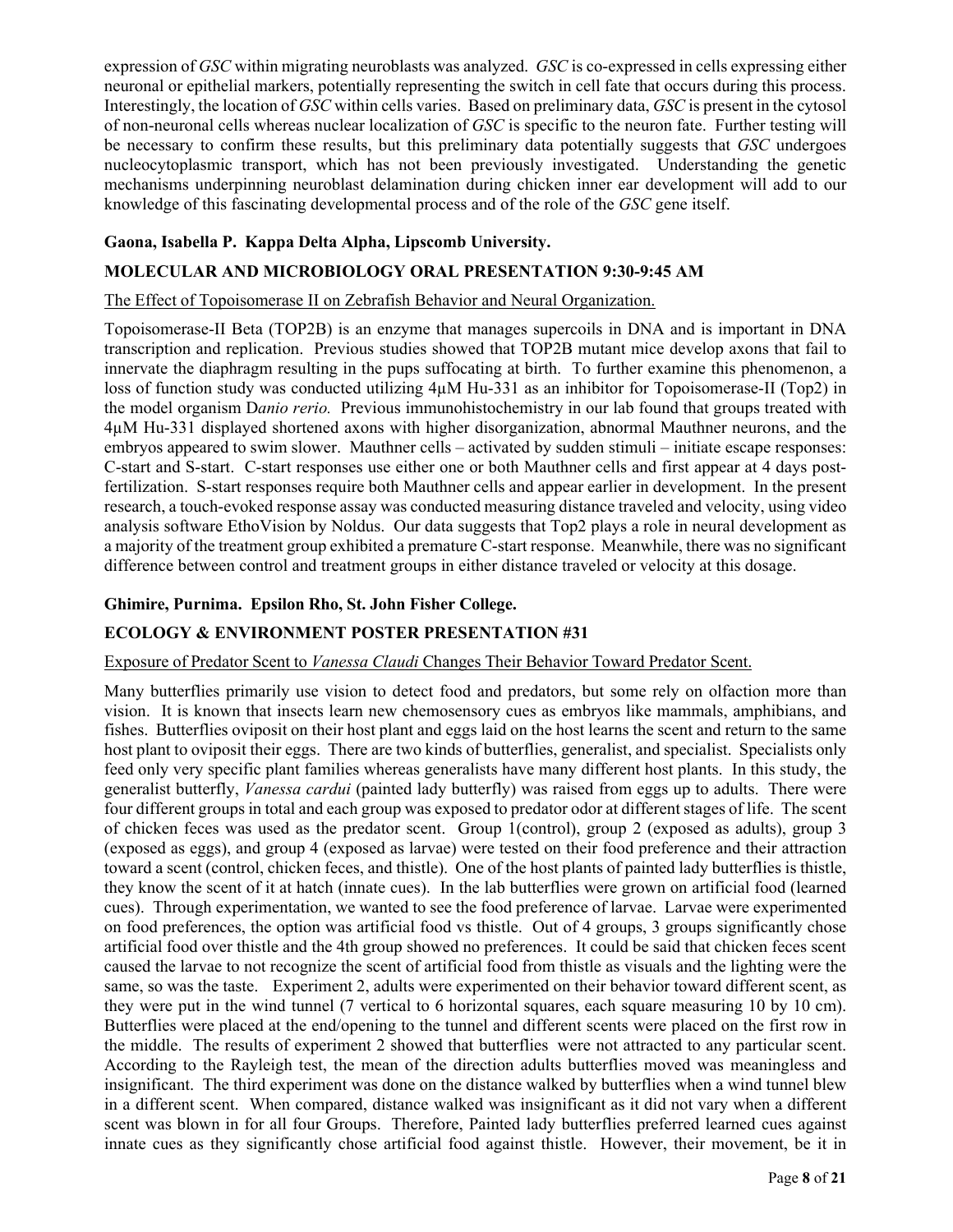direction they flew and the distance walked is independent of the scent present. The chicken feces scent and thistle both were unable to influence the movement of adult butterflies. They were not able to learn the scent of chicken feces, nor they could recognize thistle.

# **Givens, Gina. Sigma Tau, The Florida State University.**

# **ECOLOGY AND ENVIRONMENT POSTER PRESENTATION #14**

### Data Needs for Designing and Implementing Go Slow Zones to Mitigate Impacts on Sea Turtles.

Marine megafauna is persistently being put at risk by anthropogenic factors. Vessel strikes are attributed to an alarming proportion of incidents that endanger marine megafauna, specifically marine turtles. Focus on conservation management skills, strengthening educational awareness within communities, and implementation of enforcement is required to lessen vessel strikes on marine sea turtles. Go-slow zones are one of the strategies that can be implemented to reduce impacts from vessel strikes. Therefore, it is imperative to identify the data needed to implement and ensure compliance of go-slow zones. Distinguishing data needed to support the benefits of go-slow zones will assist in the fitness of sea turtles, such as sea turtle distribution, vessel distribution, public awareness, and adherence to speed limits. Data were reviewed and analyzed with a specific focus on go-slow zones effectiveness and uses. This was constructed via the utilization of the search engine Google Scholar. Key words such as vessel strikes, sea turtles, go-slow zones, were searched. It was determined that there is a strong need to better go-slow zones with supplemental data and overlapping research.

# **Gonzalez, Mariangelis and Daryl Hurd. Epsilon Rho, St. John Fisher College.**

# **MOLECULAR AND MICROBIOLOGY POSTER PRESENTATION #25**

#### The Role of *klp-13* in Phasmid Neurons in *C.elegans.*

The ability for an organism to sense its environment is critical for life. Cilia are neuronal cellular extensions involved in sensation and signaling. *klp-13* is a kinesin-like protein found in the model nematode *C. elegans* which is thought to have a role in regulating cilia length as loss of function causes longer cilia. The ortholog in humans is KIF19. Deletion of this gene causes renal diseases and other pathologies such as orofacial syndrome and Axenfeld-Rieger syndrome. Similar to *C. elegans*, this motor-like protein regulates the length of motile cilia by mediating depolymerization of microtubules at ciliary tips. *klp-13* is expressed in nonmotile sensory neurons in nematodes; however, its exact role is unclear. Lipophilic dyes, such as DiI, backfill certain ciliated sensory neurons in worms and allow for an assessment of cilia structure. 49 N2 wild-type and 47 *klp-13* deletion mutants were stained with DiI and viewed through the fluorescent microscope. The results showed that all 4 phasmid neurons in *klp-13* mutant *C.elegans* filled similar to the N2 wild-type. This indicates that the deletion of *klp-13* gene has no effect on the phasmid neurons in this assay and shows that longer cilia still dye-fill as normal cilia do. Future experiments will assess whether the increase in the length of cilia in *klp-13* mutants may change the functionality of ciliated sensory neurons.

#### **Jaramillo, Angie and Devdutta Deb. Upsilon Zeta, Mercy College.**

# **ECOLOGY & ENVIRONMENT ORAL PRESENTATION 9:30-9:45 AM**

#### Understanding How Oomycete Plant Pathogens Interfere With PAMP-triggered Immunity in Soybean *Williams* and *Solanum lycopersicum* plants.

Plants lack an adaptive immune system and instead rely on an innate immune system that allows them to defend themselves against microbial pathogens. Some of these pathogens include bacteria, viruses, fungi, oomycetes, and nematodes. Pathogens are either host specific or can affect a wide arrange of plants. These pathogens enter their hosts through wounds, natural openings, or mechanical pressures. Once in the host, pathogens then use molecular strategies to begin colonization and cause disease. Our research focus is on oomycetes as a plant pathogen. Oomycetes use sophisticated molecular strategies called effector proteins to sabotage the defenses of their hosts. These proteins, often manipulate signaling pathways in the plant to cause disease. These pathways induce several immune responses, like callose deposition and production of Reactive Oxygen Species or ROS, in the host plant such as those inhibiting pathogen proliferation (PAMP-Triggered Immunity or PTI) and those recognizing the effector right away (Effector-Triggered Immunity or ETI). Each year, agronomically important crops such as soybean, maize, wheat, rice, and potatoes are lost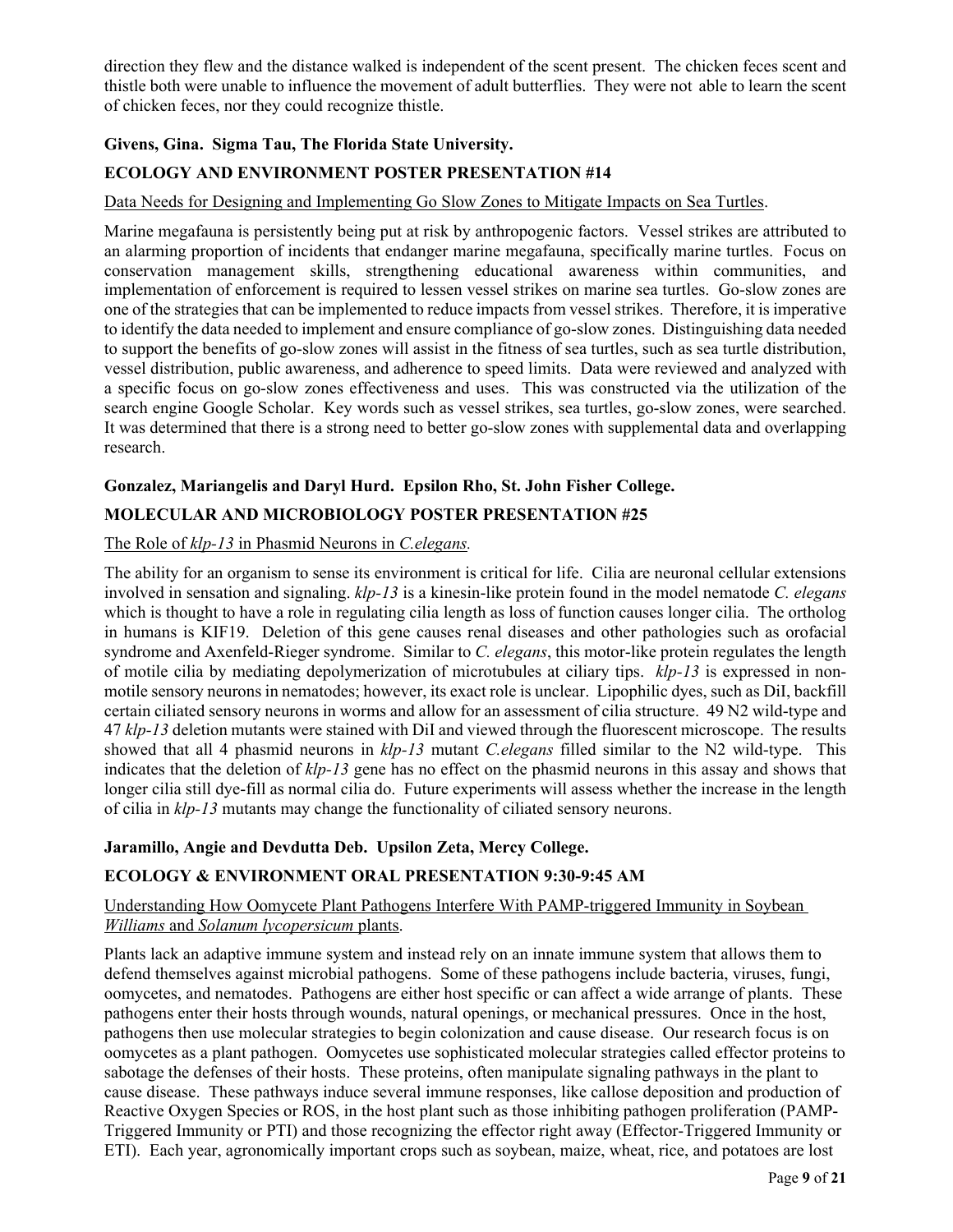due to pathogen attack, which not only cost the agricultural industry billions, but plays an effect on world hunger. Throughout this research, we used the Soybean *Williams* and *Solanum lycopersicum* as the model host plants to study plant-microbial interactions. The aim is to understand how to avoid pathogen infection due to the action of effector proteins. *Phytophthora sojae* is an oomycete that causes stem and root rot of soybean. In this research, we aim to show that effector, Avh73, from *P. sojae* act as suppressors of callose deposition and ROS signaling, which are examples of PAMP-triggered immunity, an immediate immune response. Using *in-planta* experiments and ImageJ analysis tool, we have reached a better understanding of how effectors target the innate immunity that plants harbor.

#### **Joshi, Meenal M., Elizabeth A. Klar, Abigail L. Abernathy, Amy L. Sibley, Jeramy M. Belt, and Michael G. Newbrey. Mu Omicron, Columbus State University.**

#### **ECOLOGY & ENVIRONMENT ORAL PRESENTATION 9:45-10:00 AM**

Background Levels of Intersex in Largemouth Bass (*Micropterus salmoides*) Revealed Through Histological Evaluation of Gonadal Tissue from Three Interconnected Water Bodies.

Intersex, the presence of oocytes in male gonadal tissue, has been studied as an abnormal phenomenon in gonochoristic species. Previously published studies do not explicitly identify the background levels of intersex in male Largemouth Bass (*Micropterus salmoides*), and this lack of knowledge limits our ability to interpret the species-specific severity of intersex. Perturbations to fecundity are considered to be minimal if a population exhibits a hypothetical value of 65% intersex when compared to a natural background level of 60% intersex. In contrast, the effect of intersex on fecundity is interpreted to be much greater if the hypothetical background level was 0% intersex. We hypothesized the occurrence and prevalence of intersex should be the same among the Chattahoochee River and two of its tributaries, Columbus, GA, USA. Largemouth Bass were collected using backpack and boat electrofishing techniques from Lindsey and Heiferhorn creeks, and Lake Oliver of the Chattahoochee River. Gonads from all fish were prepared histologically and stained using hematoxylin and eosin. In Largemouth Bass from Lake Oliver (n=41 males), the occurrence of intersex was 78%. However, in Lindsey and Heiferhorn creeks ( $n=22$  males), the occurrence of intersex is 16.7%. This evaluation demonstrates that low levels of intersex can be expected in Largemouth Bass and also showcases the extremes in intersex among connected waterbodies within the same drainage.

# **Kaimari, Abdulraheem. Beta Omega, Mercer University.**

#### **MOLECULAR AND MICROBIOLOGY ORAL PRESENTATION 9:45-10:00 AM**

#### Novel Lead Compounds Demonstrating Anti-biofilm Properties in *Staphylococcus aureus* May Act as Nor-A Efflux Pump Inhibitors*.*

Numerous studies have shown that bacteria quantify their density and collectively carry out a certain response with a communication mechanism known as quorum sensing. Biofilms are a type of virulence factor that forms once a bacterial quorum is reached within the host, preventing the host's immune system from detecting and ultimately eradicating these pathogenic bacteria. Efflux pumps may also be involved in biofilm production. These pumps are transport proteins that are responsible for the extrusion of various substances, including toxins, quorum sensing molecules, and biofilm components. The increased activity of efflux pumps has allowed antibiotic-resistant bacteria to increase their survival rates. This study tests certain drugs that were designed to resemble quorum sensing signaling molecules to inhibit biofilm formation. Since these drugs also have structural homology with known Nor-A efflux pump inhibitors (EPI) in *S. aureus,* we tested their activity on this pump. Fourteen of our previously synthesized drugs share this structural homology, with five of them revealing significant biofilm reduction in SA-1199 (wildtype) and SA-1199B (Nor-A overexpressor) but not in SA-K1758 (Nor-A knockout). This indicates that the drugs function in targeting the Nor-A pump rather than as competitive inhibitors at the receptor sites of the *S. aureus.* The conjugated aromatic ring with alternating electron-withdrawing and donating groups on the ortho and para positions appear to affect the inhibitory characteristics of these drugs. Developing a cocktail of drugs that curtail quorum sensing and inhibit efflux pump activity can maximize biofilm inhibition in *S. aureus*.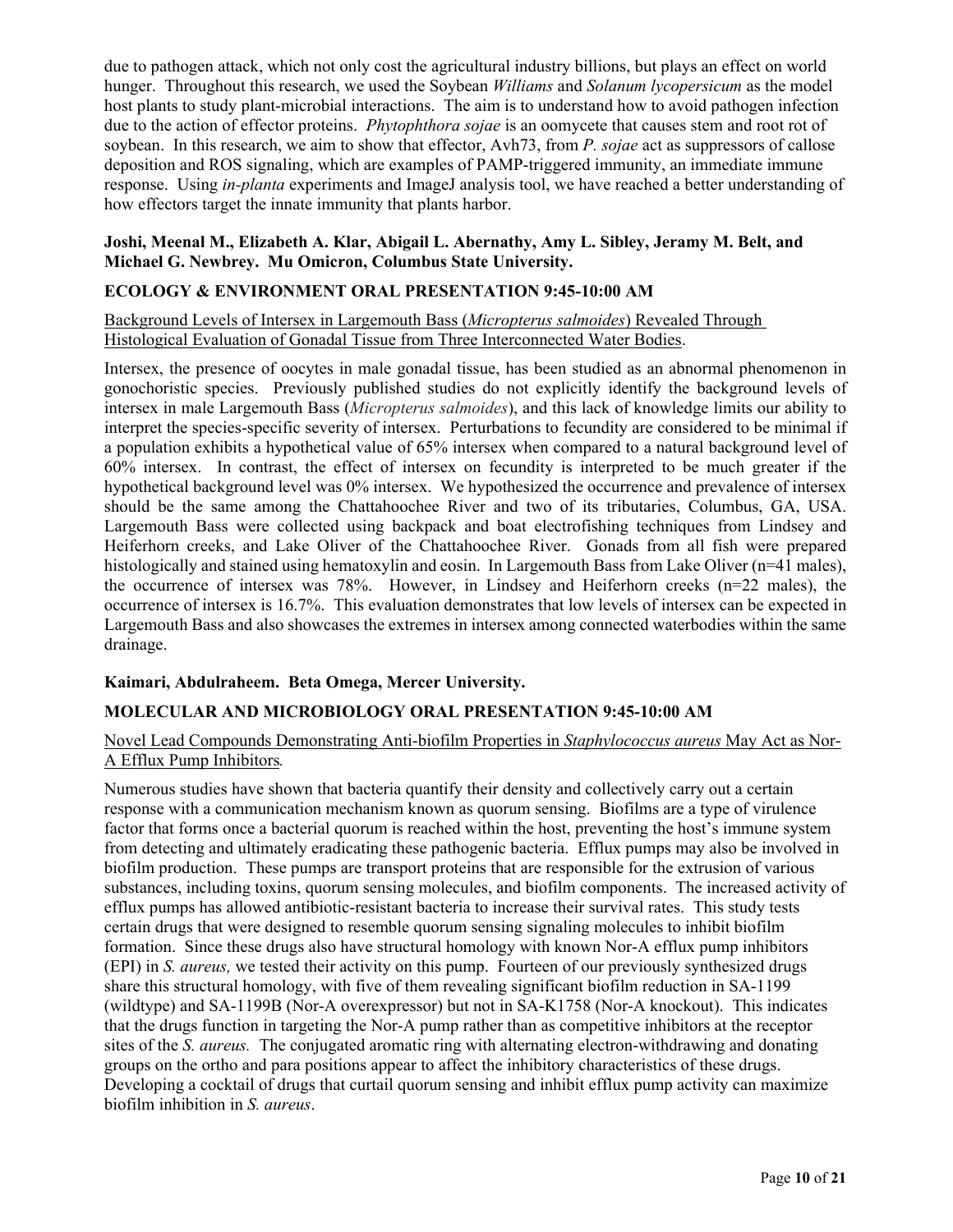#### **Lane, Ethan. Upsilon Rho, St. John Fisher College.**

# **BIOMEDICAL SCIENCE POSTER PRESENTATION #4**

# Quantifying p53 Regulated Genes in a Zebrafish Melanoma Model.

Cancer is a prevalent disease and is one of the leading causes of death worldwide driven by mutations at the genetic level. An ideal model organism used for cancer research, specifically melanoma, is zebrafish as adult zebrafish display disappearance of their horizontal stripes and emergence of black masses. Zebrafish have highly conserved genes, comparable signaling pathways, and similar tumor development. This research project is designed to identify gene expression changes that are critical for the progression of melanoma in this model system. Wild-type and heterozygous p53 deficient (M214K) zebrafish are exposed to ultraviolet (UV) radiation to promote tumorigenesis. The expression of multiple genes in the p53 pathway are monitored via qPCR during progression of the melanoma. Genes that are identified as upregulated or downregulated will be targeted using CRISPR-Cas9 to determine their role in the progression of the disease.

### **Lenahan, Bridget and Maryann Herman. Upsilon Rho. St. John Fisher.**

# **ECOLOGY & ENVIRONMENT ORAL PRESENTATION 11:15-11:30 AM**

#### Investigation of Harmful Algal Blooms caused by Cyanobacteria in the Lake Ontario Embayment.

Occurrence of harmful blue-green algal blooms, caused by cyanobacteria, has increased in local freshwater lakes and ponds. Microcystins, hepatotoxins produced by cyanobacteria during algal blooms, pose a human health risk. Not much is known about the distribution of or whether cyanotoxins are a major health issue for the Great Lakes region, specifically in swimming areas and drinking water. Water samples were collected from seven locations around Canandaigua Lake and Ontario, NY in October 2021. Microcystin levels were determined using an ELISA-ADDA assay based on EPA method 546. Two of the seven samples had microcystin levels above 4  $\mu$ g/L, two were between 2-3  $\mu$ g/L, and four were below 1  $\mu$ g/L. In accordance with NYS microcystin thresholds, values greater than 0.3 ug/L result in a "do not drink" advisory. Detection of levels above 4  $\mu$ g/L result in the closure of beach and recreational areas. Previous studies found that Lake Ontario microcystin concentrations start off low in May, increase throughout the summer, hitting a peak in September and then decreasing in October. In October 2021, when samples were collected, temperatures were higher than usual, around 50-60 °F. Warmer temperatures could have caused renewed algal growth which elevated microcystin levels. Sampling over the course of a year and identification of toxin-producing species will provide more information on the patterns of microcystin production in Rochester-area waterways.

#### **Leonhardt, Justin, Tyler Schneider, Jeilymar Jimenez, Thompson Durham, Elyse Donaubauer and Melissa Hayes. Psi Theta, Lander University.**

#### **ECOLOGY AND ENVIRONMENT POSTER PRESENTATION #15**

## Microbial Soil Community Profiling of Grace Street Park Outer Walking Paths in Greenwood, South Carolina through Illumina MiSeq Sequencing.

City parks and urban environments contain unique microbiomes due to human and animal activities unique to these areas. Bioactive microorganisms are mostly found in the top few inches of soil which often contains polluted material, agricultural products, and animal waste products. These materials provide selective pressures on the microorganisms that exist there. Generally, areas with increasing population densities have increased pollution and waste (Ferreira et al. 2018). According to a study by Delgado-Baquerizo et al. (2021), microbes inhabiting city parts and gardens in densely populated cities are exhibiting a higher proportion of key antibiotic resistance genes. After a brief literature review, we found little to no research on the biodiversity and bioactivity of microorganisms in recreational parks. Soil samples were taken in Grace Street Park in Greenwood, South Carolina. DNA was extracted from 2.5g of soil using Quiagen DNeasy PowerSoil Pro Kit following the standard manufacturer's protocol. Concentrations of extracted DNA were assessed using a Nanodrop spectrophotometer to ensure successful DNA extraction and quantification for sequence library preparation. DNA samples were sent to University of Michigan's Microbiome Core (Ann Arbor, MI) for library preparation and next generation sequencing. The V4 region of the 16S rRNA gene was amplified for downstream sequencing with the commonly used primers 16Sf-V4 (515f) and 16Sr-V4 (806r) and a previously developed protocol (Caporaso et al. 2012; Kozich et al. 2013). Sequencing was accomplished via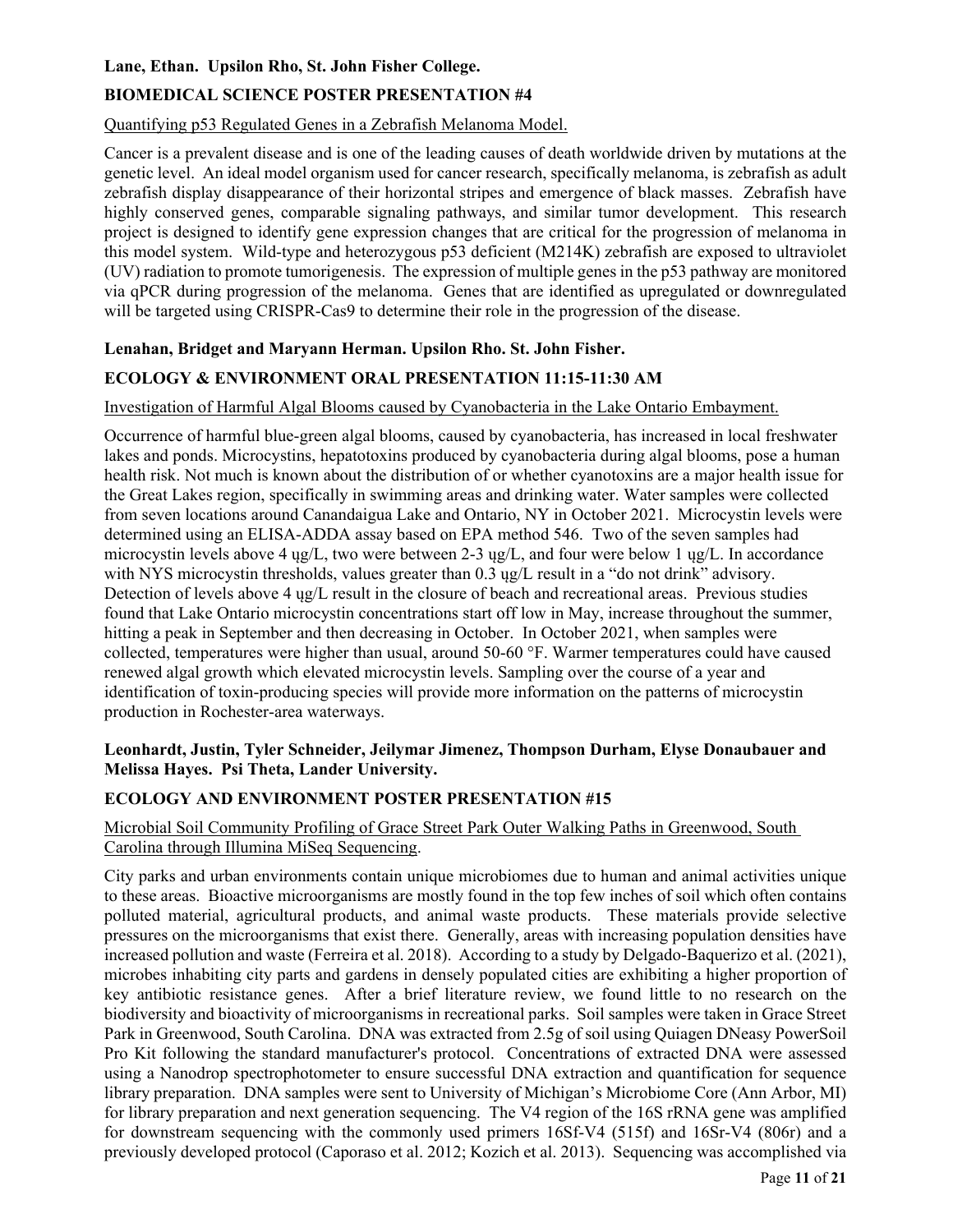a MiSeq high-throughput sequencer (Illumina, San Diego, CA). Acquired DNA sequences were filtered for quality and analyzed using MOTHUR v 1.47.0 (Schloss et al. 2009) following the MiSeq SOP (available at https://www.mothur.org/) with modifications. The results of this study are still in progress, but they will provide an initial characterization of microbial communities collected along the outer walking paths of Grace Street Park in Greenwood, South Carolina.

# **Lynch, Arilyn and Jay Bolin. Tau Eta, Catawba College.**

# **ECOLOGY & ENVIRONMENT ORAL PRESENTATION 10:30-10:45 AM**

### The Harder They Fall: Measuring the Decline of a Green Ash Swamp Forest Due to Emerald Ash Borer Damage in North Carolina.

The Emerald Ash Borer (EAB) is an invasive species to the central piedmont of North Carolina. Our goal is to measure the decline and patterns of change in a Green Ash, *Fraxinus pennsylvanica*) dominated swamp forest in the Catawba College Fred Stanback Jr. Ecological Preserve (FSJEP). In the fall of 2019 we established six,  $200 \text{ m}^2$  plots using a nested plot design to measure changes in the canopy, sapling, and herbaceous vegetation. We resampled the plots in fall 2020 and 2021. Our data indicated low diversity in the tree canopy, tree importance values in descending order, green ash, sweet gum (*Liquidambar styraciflua*), red maple (*Acer rubrum*), black willow (*Salix nigra*), American elm (*Ulmus americana*), and the American Sycamore (*Platanus occidentalis*). In Fall of 2019, 2020, and 2021, green ash trees were visibly showing signs of EAB infection. In Fall 2019 no ash trees were standing dead and 11% and 37% of the original ash trees were dead in fall 2020 and 2021, respectively. The importance value of the green ash canopy declined from 2019 (IV = 1.61) to 2021 (IV = 1.48). Canopy coverage declined strikingly from 73.1% to 18.5% from fall 2020 to fall 2021. Successional trends based on canopy mortality and sapling dynamics will be presented. Finally, we used a fixed-wing drone with a multispectral sensor to collect baseline data to evaluate change in vegetation in the Fall of 2021.

#### **Maietta, Nathan and Skyler Sevacko. Theta Omega, Gannon University.**

# **ECOLOGY & ENVIRONMENT ORAL PRESENTATION 10:45-11:00 AM**

#### Insect Diversity on Two Green Roofs on the Campus of Gannon University, Erie, PA

This research presents the effectiveness of an urban green roofs and the quantity of different species of insects based upon newer and seasoned roofs as well as the possible progression of hierarchy food chain species. We conducted a series of traps using fly ribbon, both aerial as well as ground, to gain a thorough consensus of insect populations. These tests were conducted for a three-day period in the fall, August through October, and in the spring, March through May. From these observations we concluded what mammalian as well as avian species followed the insect population obtained. Through our experiment and results we hope to find that urban green roofs prove that they have a positive effect on a wide variety of species in the animalia kingdom.

#### **Matt, Laura. Sigma Theta, Texas Wesleyan University.**

# **MOLECULAR AND MICROBIOLOGY ORAL PRESENTATION 10:30-10:45 AM**

# Antibacterial Properties of a Novel 1,2,4 Oxadiazole.

Antibiotics have revolutionized medicine for the last 100 years, but not without consequences. Over the last 100 years, bacteria have become resistant to common antibiotics, like penicillin, methicillin, and vancomycin. Oxadiazoles are a class of organic compounds that are known to possess antibiotic properties. The study of oxadiazoles is new, and not much is known about how they work as antibiotics, specifically against antibiotic resistant bacteria. In the summer of 2021, a 1,2,4-Oxadiazole compound was synthesized at Texas Wesleyan University. This compound has a guanidine functional group on carbon 3 and a 4-methoxybenzene on carbon 5, which contributes to making this compound an eligible antibiotic. Similar studies done at Texas Wesleyan University have shown that oxadiazole compounds have antibacterial properties toward gram-positive and gram-negative bacteria. Assuming this novel oxadiazole has antibacterial properties, this study is focused on quantitative results to determine the minimum inhibitory concentration of the compound. The minimum inhibitory concentration will give information about how little compound is needed to inhibit growth of the bacteria. These results are presented in growth curves. The antibacterial properties of the novel oxadiazole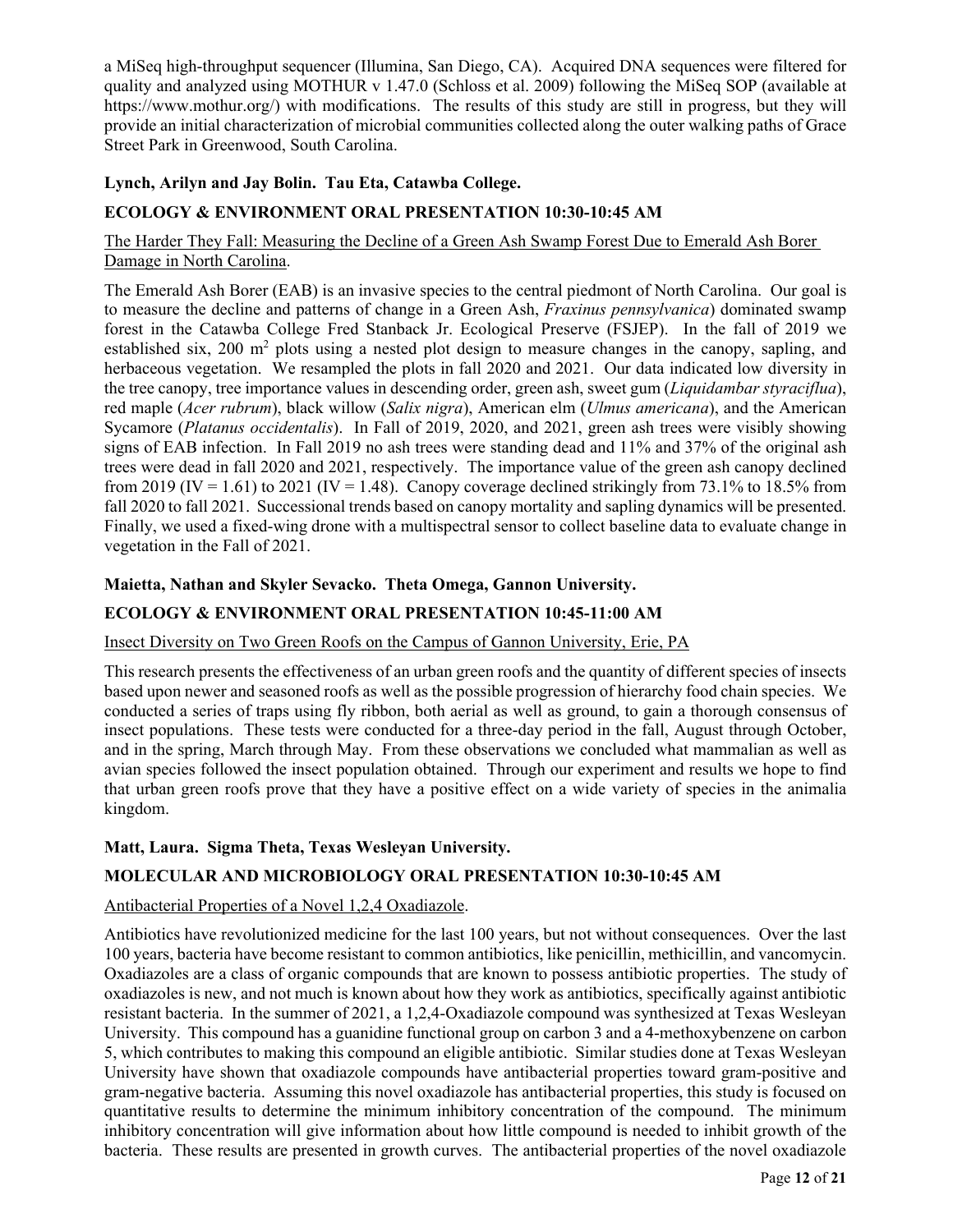have been tested on *Enterococcus faecalis*, a gram-positive bacterium, and *Escherichia coli*, a gram-negative bacterium. In an ever-increasing era of antibiotic resistance, it is worth characterizing the antibacterial properties of the oxadiazole against gram-positive and gram-negative bacteria and considering their applications in modern medicine. Negative control assays have been done to observe the growth of each bacterium uninhibited by antibiotics. Positive control assays have been done to observe the growth (and lack thereof) of each bacterium under the influence of ampicillin, a cell wall biosynthesis attacking antibiotic, and chloramphenicol, a translation attacking antibiotic. The antibiotic properties have been characterized, and there is evidence that the novel 1,2,4 Oxadiazole possesses antibacterial properties against both *E. coli* and *E. faecalis*.

# **May, Camilla, Ashley Loeven, and Debra Fadool. Sigma Tau, The Florida State University.**

# **BIOMEDICAL SCIENCE ORAL PRESENTATION 10:30-10:45 AM**

#### Can CBD protect against olfactory inflammation and neuronal loss?

As the medicalization of marijuana occurs across the U.S., the main non-psychoactive component, cannabidiol (CBD), has gained recognition for its therapeutic potential. The objective for my project was to access the potential of CBD to mitigate neuroinflammation and neuronal loss following diet-induced obesity. Mice of both sexes were weaned to moderately high fat diet and received 20 mg/kg CBD or vehicle by intraperitoneal injection at equivalent volume every weekday for 4 weeks. Mice were fix-perfused, and their brains were cryoprotected. The main olfactory epithelium (MOE) was cryosectioned; the sections were collected on slides and processed for immunocytochemistry. The MOE sections were incubated with several antibodies (Ki67, Iba-1, and Caspase-3) and imaged on a Zeiss Axiovert S 100 Microscope to quantify signaling molecules marking inflammation and neuronal loss. CBD was not able to mitigate diet-induced inflammation but was able to prevent neuronal loss in the MOE. Next, we will induce obesity for 12 weeks and then see if a 4-week treatment with CBD can reverse, rather than prevent, neuronal loss because normally the MOE regenerates. This work was supported by the Consortium for Medical Marijuana Clinical Outcomes Research (CMMCOR) and the Bess Ward Scholarship from Florida State University.

#### **Menlove, Bridger. Phi Omicron, University of Northern Colorado.**

#### **BIOMEDICAL SCIENCE ORAL PRESENTATION 10:45-11:00 AM**

#### Therapeutic Effects of Cannabigerol on Immune Cells in Non-Alcoholic Fatty Liver Disease.

Non-Alcoholic Fatty Liver Disease (NAFLD) is a disease diagnosed when a >5% fat accumulation is found within hepatocytes. Though a diagnosis of NAFLD isn't harmful, it can cause other liver diseases such as non-alcoholic steatohepatitis (NASH) and Hepatocellular carcinoma (HCC). People affected by NASH have greater risk of fibrosis and cirrhosis (liver scarring) which can progress to end-stage liver disease (liver failure) or HCC. It is estimated that 25 percent of adults in the U.S. have NAFLD. and 20-30% of those will develop NASH. Since inflammatory responses play a key role in the development of NASH from NAFLD, innate immune cells such as Kupffer cells might respond to CBG, an anti-inflammatory cannabinoid. Kupffer cells can be activated by proinflammatory factors during the pathogenesis of NAFLD mediated by cannabinoid (CB) receptors. There may be physical changes in expression of these receptors during a proinflammatory cell state such as that found in NAFLD as it develops into NASH. Therefore, this study aims to evaluate the effect of CBG in modulating inflammation in resident subpopulations of Kupffer cells in NAFLD mouse model. This study will use immunofluorescence staining to identify changes within Kupffer cells in terms of CB receptor expression. White blood cell marker CD45, and Kupffer cell Marker F4/80 will be used to evaluate the populational change upon the CBG treatment in both male and female mice. Also, double staining of immune cell subpopulation colocalized with CB receptors will be used to evaluation whether CBG effects CB receptors, which modulate the immune cell population. It is expected that CBG will decrease CB receptors expression, thus decreasing immune cell populations within the NAFLD mouse model.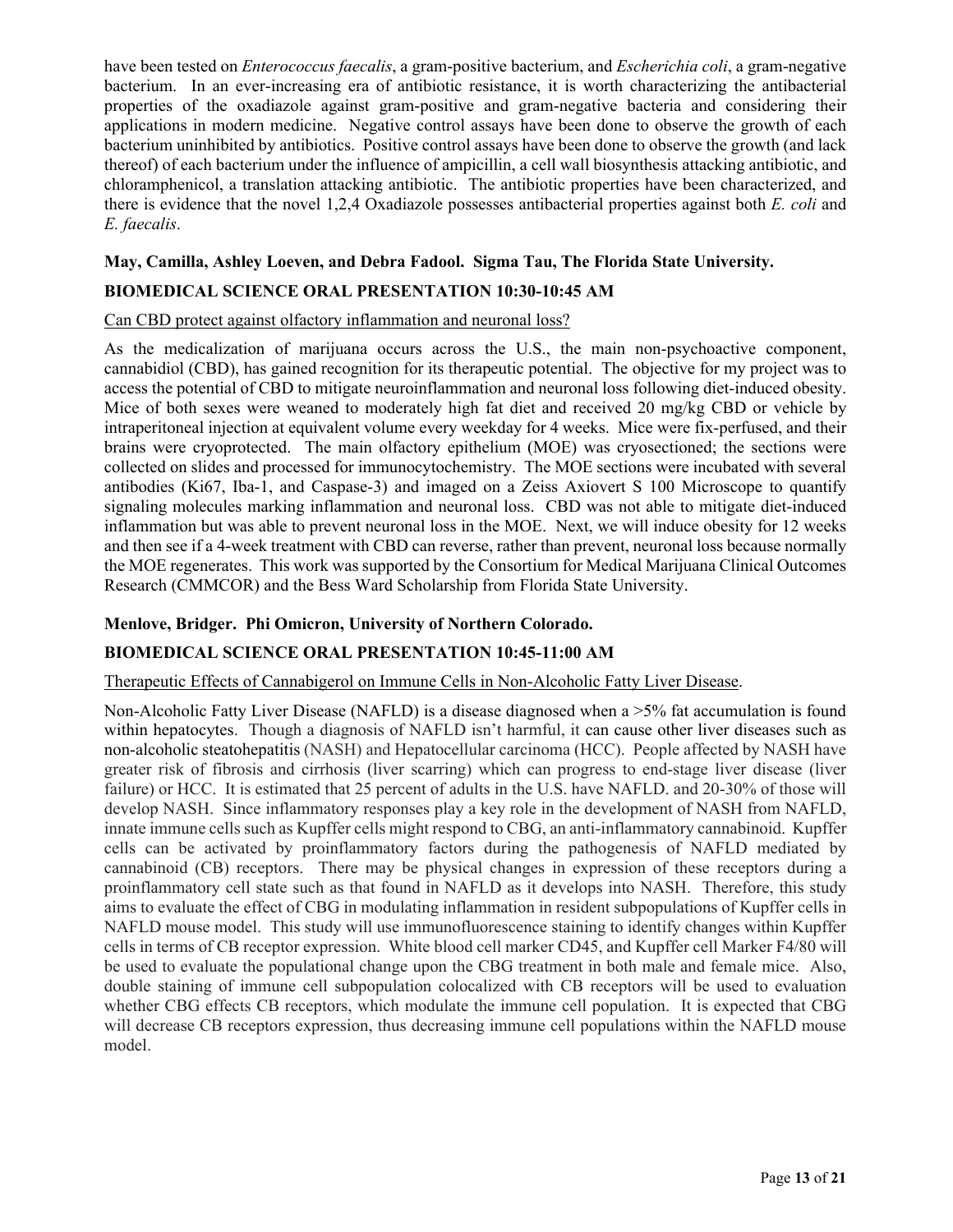## **Milligan, Johnathan, Caio Franca, Shawna York, and Lisa Crow. Omicron Phi. Southern Nazarene University.**

# **ECOLOGY AND ENVIRONMENT POSTER PRESENTATION #32**

#### Sophisticated Beanwater.

Due to the wide consumer use, there is an enormous amount of information and misinformation surrounding the phenomena of coffee consumption. There is an oversaturation of the 'best', 'most flavorful', and 'superior' methods to source, brew, and drink coffee, which generates a perceived elitism within the community. In an attempt to limit the subjectivity of taste, aroma, and preference regarding the quality of coffee, we use analytical techniques to observe the compounds that make coffee taste like coffee. By comparing the choice of coffee and brewing method to the statistical data, I measure the "flavor profile" of a drink by its components. Primary comparison is Folgers vs. Starbucks vs. Craft brands. Special attention is given to the kinds of roasts within the same sample of beans, as it pertains to quantifiable chemical changes. We use TLC and ESI-MS to separate and characterize the chemical components of the brewed coffee.

# **Mota, Rosabely, Besani Espinal, and Renee Haskew Layton (mentor). Upsilon Zeta, Mercy College. MOLECULAR AND MICROBIOLOGY POSTER PRESENTATION #26**

### Lack of LPS-induced LRRC8A Transcription Despite Presence of NF-kB Binding Site.

In the central nervous system, astrocytes facilitate neuronal viability. Astrocytes ubiquitously express volume-regulated anion channels (VRACs), which are activated in response to cell swelling and are permeable to chloride, the antioxidant glutathione, and several organic osmolytes. VRACs are comprised of several leucine-rich repeat-containing protein 8 (LRRC8) subunits, with the LRRC8A subunit being essential for VRAC function. A bioinformatic analysis performed by our group suggested a potential nuclear factor kappa B (NF-kB) binding site in the promoter region of *Gallus gallus* LRRC8A. The NF-KB transcription factor is involved in both neuronal pro-death and pro-survival activity, including activating apoptotic pathways and promoting the transcription of antioxidant enzymes. Based on our bioinformatic results, we hypothesized that treating primary astrocyte cultures from *Gallus gallus* with lipopolysaccharide (LPS), an inducer of NF-KB, would lead to increased LRRC8A mRNA expression. Astrocyte cultures were treated with 0.1  $\mu$ g/mL to 2.0  $\mu$ g/mL of LPS for 2 hours or 25 hours to identify if LPS stimulated LRRC8A transcription. We measured LRRC8A mRNA levels using real-time polymerase chain reaction (RT-PCR). Despite our bioinformatic results suggesting that there is an NF-KB binding site in the LRRC8A promoter, LPS treatment at the concentrations and time points tested did not induce LRRC8A transcription.

# **Newman, Tabitha. Kappa Delta Alpha, Lipscomb University.**

# **BIOMEDICAL SCIENCE POSTER PRESENTATION #5**

#### The Effects of Topoisomerase II Inhibition with Hu-331 or Cannabidiol on Embryonic Cell Death

Topoisomerase IIß (TOPIIβ) is a DNA repair enzyme that manages supercoiling of double- stranded DNA. Mice without functional TOPIIβ survive until birth but soon die because they experience neural defects that prevent innervation of the diaphragm. Their data suggests that TOPII has a more direct role in neural development than previously understood. Using Zebrafish as a model, we can study the neuronal defects caused by inhibition of TOPII using Hu-331, a natural oxidation of Cannabidiol (CBD). A study of marijuana use in pregnant women showed an increase in many neurologic conditions in the children leading to inquiries about if CBD treatment has similar results to treatment with Hu-331. There are three theories about the cause of the neuronal defects seen in TOPIIβ mutant mice including defects in axon guidance, lack of differentiation, or increased cell death. The cell death theory states that the inhibition of *topII* induces either neuronal cell death or generalized cell death leading to the observed neuronal deformities. Preliminary results reveal no significant decrease in primary motor neuron cell bodies with treatment of Hu-331or significant increase in the number of apoptotic cells induced by treatment of Hu-331 or CBD. Together this preliminary data suggest that cell death is not an accurate explanation of the neuronal defects seen in TOPIIβ mutant mice.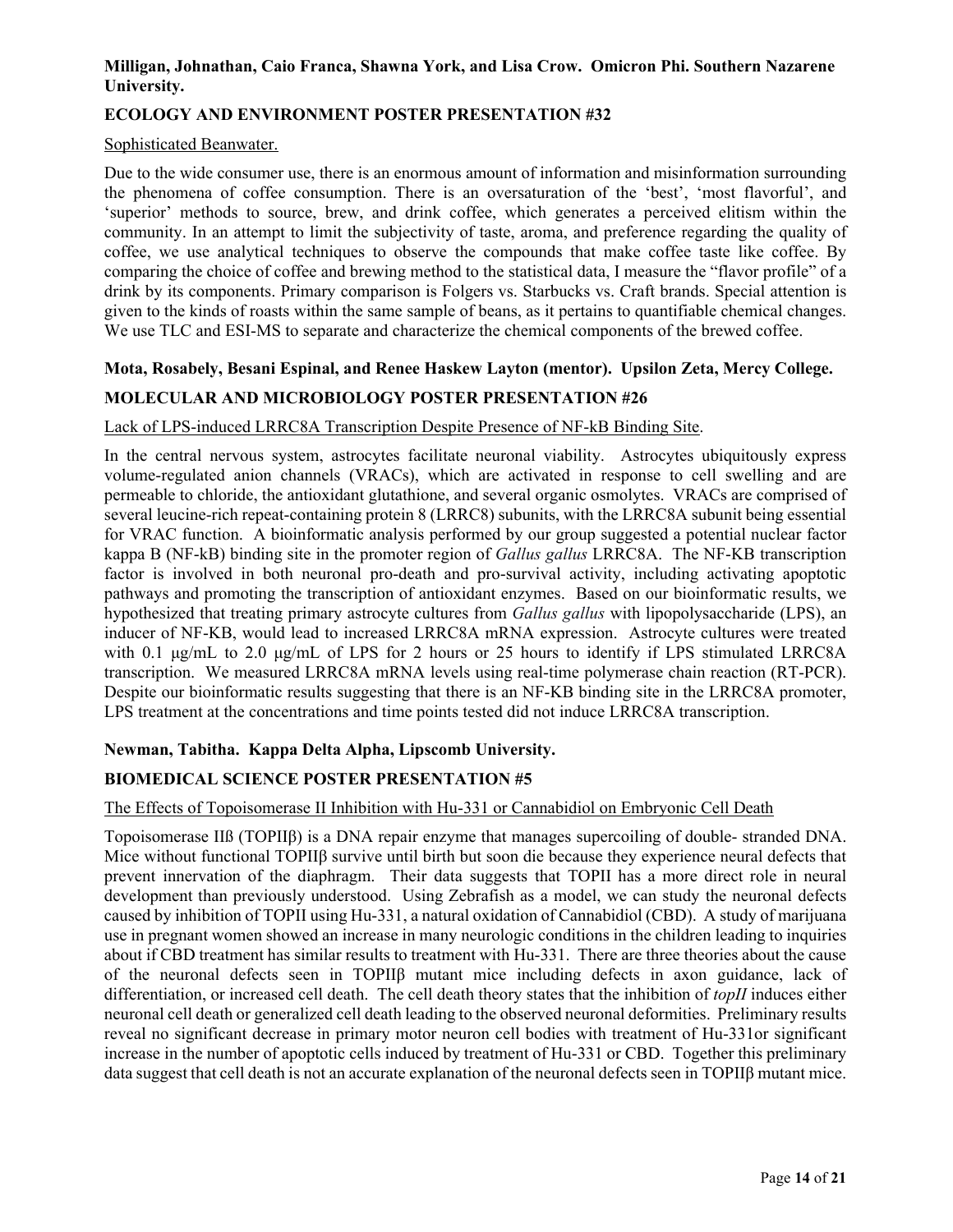#### **Norton, Jenevieve. Sigma Tau, The Florida State University.**

# **ECOLOGY & ENVIRONMENT ORAL PRESENTATION 11:00-11:15 AM**

#### Causes and Consequences of Nest-site Fidelity in a Tropical Bird.

Nest-site selection is crucial to the survival of both care-giving parents and their offspring. We examined nest-site fidelity in *Chiroxiphia lanceolata*, or the lance-tailed manakin (LTM), a small tropical songbird. Our population in Isla Boca Brava, Panama has been banded and monitored since 1999. To determine what drives LTM nest-site fidelity, we tested the non-exclusive hypotheses that nest fidelity (1) is a response to prior success at a site, and (2) relates to subsequent female and offspring survival. We assessed the timing of 1003 georeferenced nests attended by LTM females over 19 years to identify choices of nest-sites. While most females switched sites between nests, they were more likely to switch after offspring failed to fledge. Nesting success was unrelated to whether the female had switched sites relative to a prior effort. Females that switched were no more likely to survive than females who remained site faithful. Though females respond to past experience, these responses do not always result in improved outcomes. Females who showed nest-site fidelity nested almost 2 weeks earlier the following year, allowing for more opportunities to fledge young.

### **Plymale, Aubree, Hope McNair, Dara Moore. Mu Kappa Delta, Thomas University.**

### **ECOLOGY AND ENVIRONMENT POSTER PRESENTATION #16**

The Evaluation of Prescribed Fire Frequency and Burn Severity on the Ecological, Chemical, and Microbiological Soil Parameters in Post-agriculture Plots.

Fire is a powerful, naturally occurring disturbance that influences a network of biological communities and ecological processes. Fire affects nutrient cycling, chemical, and biological properties of soils. The severity of the fire has a variety of impacts on the soils in fire-prone ecosystems. The evaluation of soil parameters is important for macroflora, microflora, and fauna. In this study, post-agricultural plots were evaluated based on burn frequency. Soil plugs were evaluated from a zero, one, two, three-year burn frequency interval plot for chemical and microbiological parameters. Reflectance values of health, moisture and overall vegetation are related to fire severity. Moisture and overall vegetation are highest in one year pre-burn and vegetation health was lowest in three-year post burn. Microbial analysis revealed prescribed burn soil samples had significant microbial diversity and increased carbon source utilization compared to the zero-year sample. The H, Mg, Cl, Ca, S, and P concentrations increased while Al and Fe remained unchanged after burning. This analysis provides insight into the relationship between the fire dynamics, chemical parameters, and the presence of microorganisms.

#### **Quintanilla, Cristofher, Amelia Zych, and Chun Zhou. Upsilon Zeta, Mercy College.**

#### **ECOLOGY AND ENVIRONMENT POSTER PRESENTATION #17**

#### PLTL Sessions in an Introductory Biology Class and Their Effects.

As students transition from high school to higher education, they often struggle to adapt to learning and study capacity changes. Aiding first- and second-year college students can help their academic growth and development. Peer-Led Team Learning (PLTL) is a teaching model used in undergraduate STEM courses to help students improve class performance. In the present study, students were placed into small groups for more opportunities to interact and better engage in study activities. According to the zone of proximal development (ZPD) theory, learners require assistance and motivation to learn a new skill or knowledge. Students who have taken the course can help as peer leaders and aid new students in becoming successful in the class. This form of teaching has been applied to a General Biology I Lecture (BIOL160) course to help students understand biological concepts and mechanisms, promoting critical thinking and in-depth understanding via diagrams and a scaffolding approach. The student's knowledge gain was assessed by giving students quizzes at the start and end of the study of a chapter of the lecture class.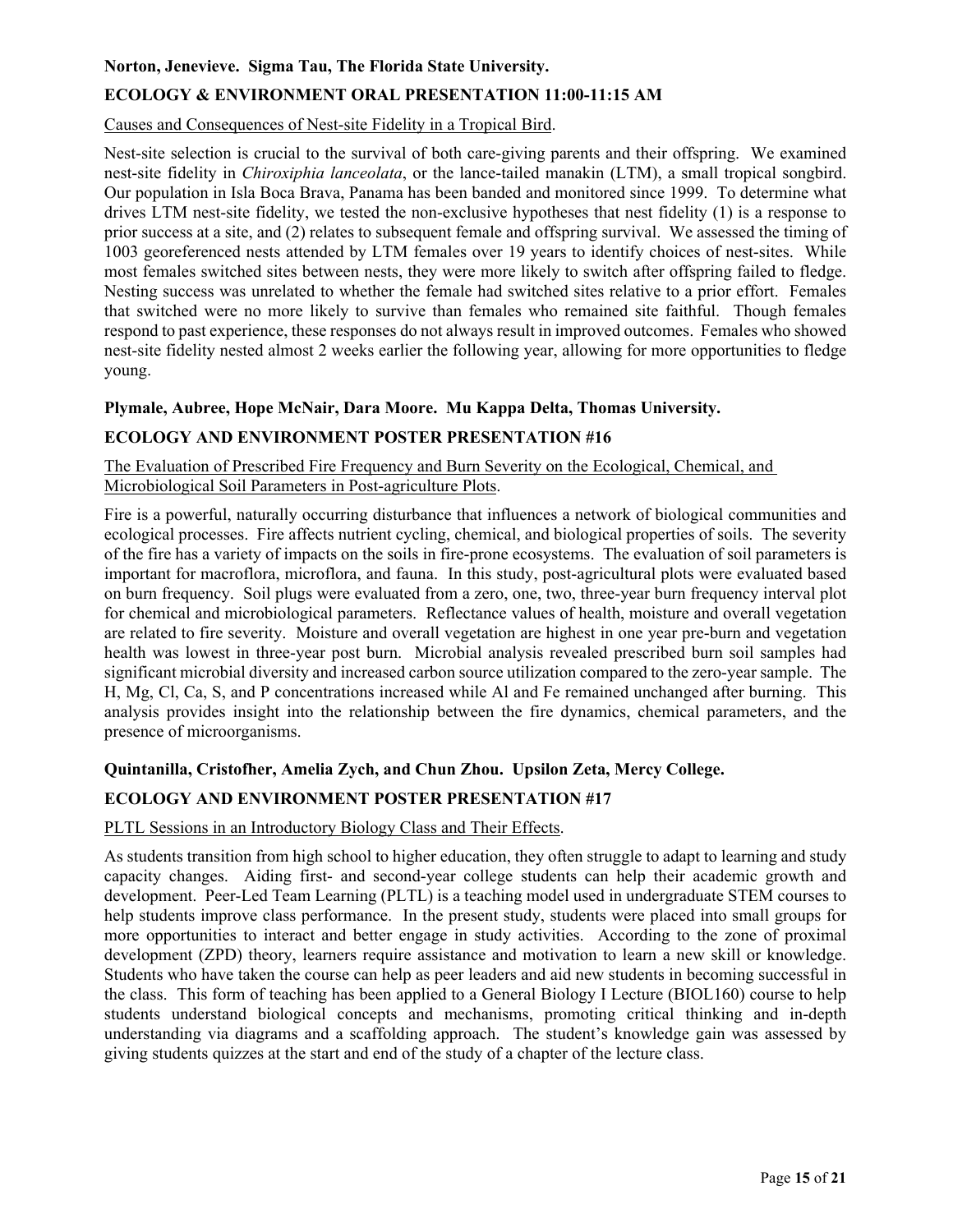# **Quiñones Barreto, Miliarys J., Acevedo Soto, Edwin L., Albarrán Acosta, Gretchen M., Rivera Díaz, Jeevan, and Juliana Pérez Laspiur. Zeta Lambda, University of Puerto Rico at Aguadilla.**

# **MOLECULAR AND MICROBIOLOGY ORAL PRESENTATION 10:45-11:00 AM**

# Optimization of RNA Extraction Yields from White Blood Cells of Bovines With Mastitis.

Mastitis is a chronic inflammatory disease of the mammary glands in both bovines and humans that generally develops during the first twelve weeks postpartum. Long-term effects of mastitis include loss of milk production and cessation of lactation. The main objective of our research is to study differential expression of target genes related to the anti-inflammatory properties of the  $CB<sub>2</sub>$ receptor. This project aims to optimize the extraction of RNA from white blood cells (WBCs) of dairy cows with mastitis and healthy cows for qRT-PCR analysis. Concentrated and pure mRNA is recommended for further processing and analysis by qRT-PCR. Blood samples were collected from dairy cows and WBCs were isolated. RNA extraction was performed by testing different RNA extraction buffers, start-up sample size, RNA dilution volume, and temperature on extracted RNA concentration and purity, as determined by nano-drop spectrophotometer. Differences between means were investigated with student's t-test and ANOVA. Significant differences were considered at P<0.05. Higher RNA concentration yields were obtained by doubling the start-up number of blood samples (P<0.01) and diluting the RNA in less than 50  $\mu$ L of nuclease-free water (P<0.001). Future research should aim to further increase RNA yields from bovine WBCs.

# **Ray, Sam, Alisha Howard, and George Wang. Psi Delta, East Central University.**

# **ECOLOGY AND ENVIRONMENT POSTER PRESENTATION #18**

Molecular identification of arthropods colonizing decomposing meso-mammalian carcasses.

Decomposing mammalian carcasses attract opportunistic insect detritovores and other colonizers. Identifying carrion insects on decaying mammalian carcasses and their patterns of succession can be used in forensics to ascertain the rate of carcass decomposition. We conducted an experiment to compare arthropod colonization of medium-sized mammalian carcasses between spring and summer seasons at the Outdoor Learning Environment (OLE) of East Central University in Ada, Oklahoma. The mammalian specimens used were collected from highways and included individuals of *Didelphis virginiana, Procyon lotor, Castor canadensis,*  and *Dasypus novemcinctus.* We conducted two sessions of arthropod sampling, once in late April 2021, and then in early August 2021. During each session, four mammalian carcasses were enclosed individually in metal-wire cages and placed in the wooded area of OLE. We conducted regular sampling of arthropods on the carcasses until the carcasses fully decomposed. At least two specimens of each arthropod morphospecies were collected for identification using DNA barcoding, totaling 59 arthropod specimens for the two sessions. We used a standard DNA extraction protocol (GuHCl with proteinase K) followed by amplification of barcoding loci with PCR. Our results will allow more accurate identification of arthropod species colonizing mammalian carcasses and for seasonal comparison of the colonization process.

Croes, A.<sup>1</sup>, Clymer, J.<sup>1</sup>, Loveless, J.<sup>1</sup>, Flores, R.<sup>1</sup>, Nguyen, C.<sup>1</sup>, Patel, N.<sup>1</sup>, **Romo, C.<sup>1</sup>, Tawfiq**, H.<sup>1</sup>, Olaleye, O.<sup>2</sup>, Rosell, R. C.<sup>1</sup>. Nu Beta, University of St. Thomas. <sup>1</sup> Biology Department, University of St. Thomas, Houston, TX.,<sup>2</sup> Department of Pharmaceutical Sciences, Texas Southern University, Houston, TX.

#### **BIOMEDICAL SCIENCE POSTER PRESENTATION #6**

### Micromolar Concentrations of Methionine Aminopeptidase Inhibitor Has Little Cytotoxic Effect on Cancerous and Non-cancerous Mammalian Cells.

Tuberculosis (TB) is a disease of the lung caused by the bacterium, *Mycobacterium tuberculosis (Mtb),* and is the second leading cause of mortality from an infectious agent after SARS-CoV-2. *Mtb* is an opportunistic pathogen that benefits from a compromised immune system and is particularly deadly in HIV patients. Novel therapies targeting TB are necessary due to an increase in multi-drug resistant strains. Our collaborators at Texas Southern University identified novel bacterial methionine aminopeptidase (*Mt*MetAP1) inhibitors. Genetic knockout studies support the lethality of the deletion of *Mt*MetAP1 in *Mtb*. Further studies support the existence of an ortholog in *Homo sapiens* (*Hs*MetAP1) that performs similar essential functions. Although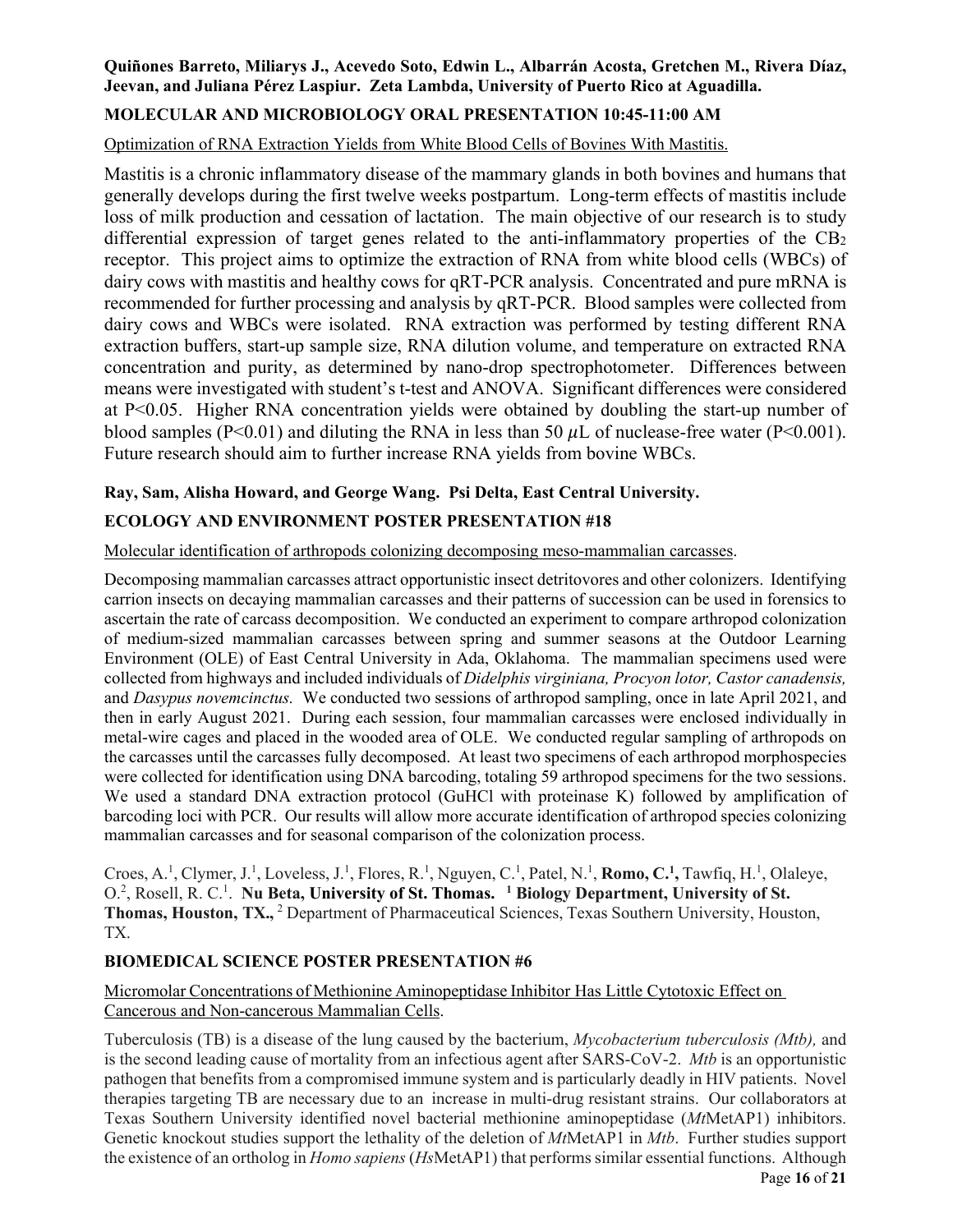these novel inhibitors are known to be effective against *Mtb*, their cytotoxicity in mammalian cells has yet to be established. We hypothesize that there will be low levels of cytotoxicity in cancerous and primary lung cell lines at varying concentrations of the MetAP novel inhibitor, UST-001. Using flow cytometry via a MUSE Cell Count and Viability Kit, the cytotoxicity of UST‐001 was assayed in H1299 cancer cells. The H1299 cells were exposed to concentrations of UST-001 ranging from 0.1μM to 750μM for 48 hours at 37℃and 5% CO2. Three negative controls were included in each replicate: DMSO (carrier), pure media, and Isoniazid (INH). INH is a common clinically effective TB treatment. The viability of H1299 cells was still over 60% at the highest inhibitor concentration tested. Trypan Blue Assays were performed on the same H1299 cells at each concentration and the controls, which corroborated flow cytometry results. In establishment of a dose-response curve, our data showed that at UST-001 concentrations below 100 μM, induced little to no cell death and cell viability of 90% or higher. Current flow cytometry testing on Mlg-2908 fibroblast cells, using the same protocol as the H1299 cells, shows cell viability of 89% or higher in 0.1 μM to 10 μM UST-001 concentrations. Since cancerous cells have higher mitotic rates and more repair pathways, we hypothesize that we will be able to establish an  $IC_{50}$  curve in Mlg-2908 cells at higher concentrations. Further studies using a Muse Annexin V apoptosis assay will focus on the UST-001 mechanism of cell death. Our ultimate goal is to characterize the toxicity of this drug in mammalian systems, with hopes of potentially identifying a new class of antibiotics and drug targets.

#### **Rushanika, Shukuru, James Haughian, and Janae Mudge. Phi Omicron, University of Northern Colorado.**

#### **MOLECULAR AND MICROBIOLOGY ORAL PRESENTATION 11:00-11:15 AM**

Utilizing Nur77 as a Surrogate Biomarker for CD8+ T cell Activation to Assess the Immunological Effects of Berberine and Exercise.

Patients diagnosed with autoimmune disorders are seeking complementary and alternative medicine (CAM) in the hopes of symptom relief (Winter & Korzenik,2017). For decades, Berberine has been a popular CAM of choice due to its immune and metabolic benefits, which are attributed to its ability in affecting biochemical pathways (Och & Nowak,2020). Exercise is also employed for autoimmune symptom relief. However, the action of berberine (Brb) in combination with exercise has not been elucidated. Therefore, our research question is as follows; does berberine in combination with physical activity have a compound pro-immune effect. Our study is examining the effects of berberine supplementation, as well as a prescribed exercise regimen on T cell activation in response to a stimulatory antigen. We monitored the effects of the aforementioned interventions in two model systems: in vitro using human JURKAT cells, and in vivo using mice-fed Brb with access to exercise wheels. To monitor T-cell activity we are utilizing Nur77 as a surrogate biomarker. The quantity of Nur77 expressed as a result of T-cell activation will be an indicator of T-cell responsiveness to stimuli. Our proposed hypothesis is as follows, Berberine with a combination of exercise will provide evidence of immune inhibition specifically in the context of T-lymphocyte cells, and Nurr77 will be a reliable biomarker for activation of T-lymphocyte activation. Knowing the impact of exercise in a combination with berberine can introduce a novel therapeutic for autoimmune disorders, as well as detection of T-cell activation.

#### **Severude, Christine E., Adriana Soriano, Heather E. Wheeler, \*Jennifer J. Mierisch. Lambda Omega, Loyola University Chicago, Chicago, IL, 60660.**

#### **MOLECULAR AND MICROBIOLOGY POSTER PRESENTATION #27**

#### Characterization of the Role of Notch in Drosophila Testes.

The process of gonad development and gametogenesis is crucial for the propagation of our species and the conservation of biodiversity. The gene *Notch* plays an important role in these processes and is widely conserved across animal phylogeny. In humans and mice, lack of *Notch* has been associated with spermatogenesis arrest, suggesting that the differentiation and survival of male germ cells is dependent on the *Notch* signaling pathway. However, how Notch functions in this process is not well understood. Previous studies in *Drosophila* have shown that a loss of Notch signaling in the embryo results in defects in hub establishment, indicating that Notch functions in gonad development. Recent work in our lab demonstrates that increased Notch signaling in somatic cells of the testes also negatively impacts spermatogenesis, resulting in spermatogenesis arrest and infertility. Despite these important roles, no transcriptional targets of *Notch*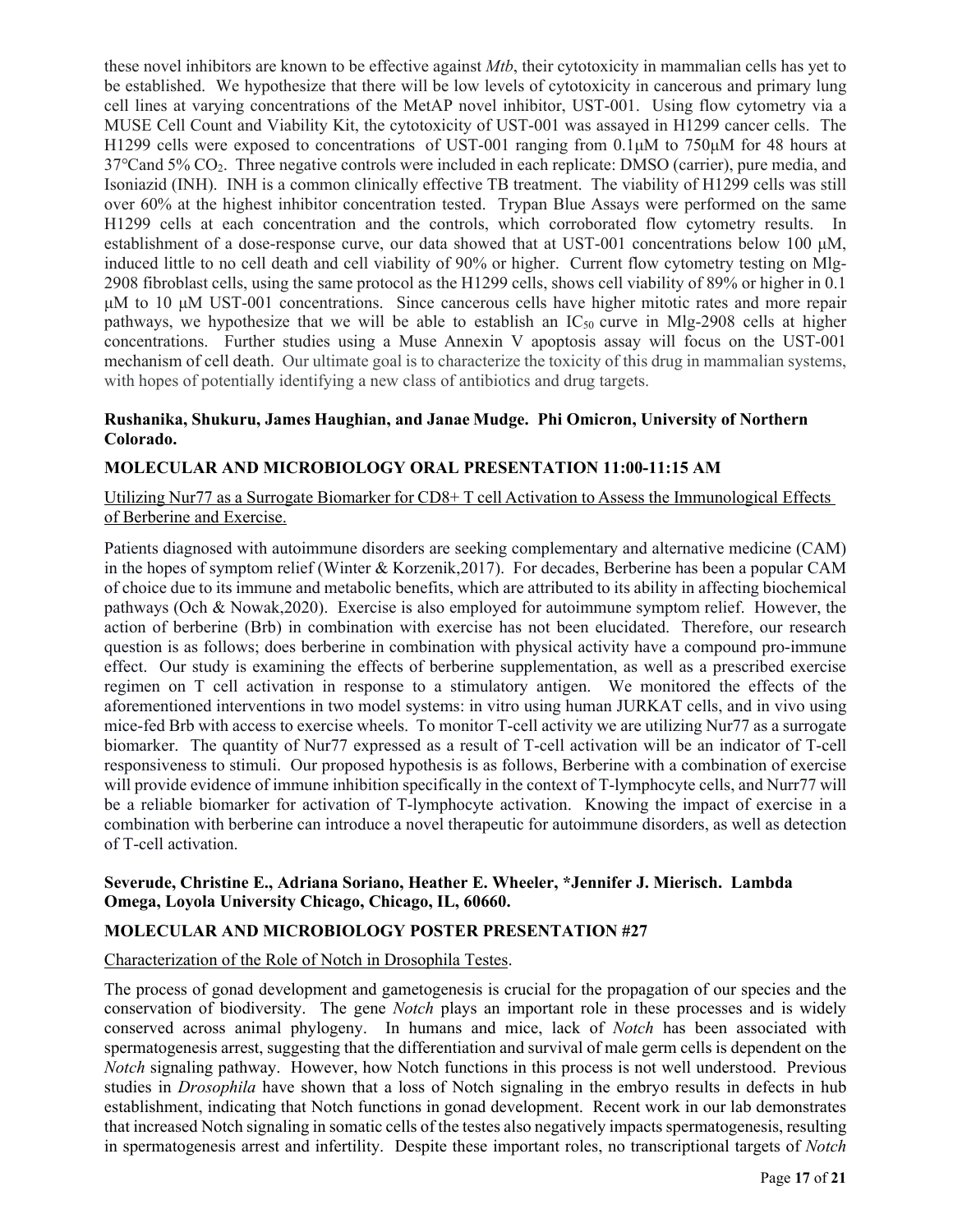have been identified in the testes. The goal of this experiment is to determine the transcriptional targets of Notch in the testes through RNA-sequence analysis, bioinformatics, immunohistochemistry, and *in situ* hybridization. These target genes will help us understand the process and regulation of spermatogenesis in *Drosophila* and across animal phyla. It will also pave the way for future research endeavors exploring the function of identified target genes. These genes could represent therapeutic targets for individuals dealing with infertility. The gene *Notch* plays an important role in the process of gonad development and gametogenesis, which is crucial for the propagation of our species and the conservation of biodiversity. The goal of this experiment is to determine the transcriptional targets of *Notch* in the testes through RNA-sequence analysis, bioinformatics, immunohistochemistry, and in situ hybridization. These target genes will help us understand the regulation of spermatogenesis in *Drosophila* and across animal phyla. These genes could represent therapeutic targets for individuals dealing with infertility.

#### **Sheridan, Bianca, Beechy, KM, Yoel, F, Doster, Jonathan, and Hank W. Bass. Sigma Tau, Florida State University.**

### **ECOLOGY AND ENVIRONMENT POSTER PRESENTATION #19**

#### The *Maize-10-Maze* Project, an Educational Public Chromosome Map Garden Featuring the Mutants of Maize.

Scheduled for Summer 2023 in Tallahassee, Florida (NSF IOS #2025811), the goal is to reproduce our fun and educational self-guided public tour of the maize genome. Each of the 10 rows features mutant families, arranged in "chromological order", matching the linkage map. This chromosome map garden features mutants that exhibit visually striking phenotypes (*Knotted1*, l*azy plant1*), are agriculturally important (*brittle endosperm1*, a sweet corn), or science history (*teosinte branched1*, a domestication gene). Weatherproof field placards describe each mutant, providing a museum-like experience for visitors with specific genetic information. They and associated images also provide a lasting online resource for science communication. The event is co-sponsored with the Florida A&M University's Forestry and Conservation Education (FACE) Summer Program, which celebrates its 25th anniversary in 2023. Photography and web-based resources from the *Maize-10-Maze* project are developed for use in classroom settings ranging from middle schools to universities and beyond.

#### **Singh, Piarry, and Patricio E. Mujica. Upsilon Zeta, Mercy College.**

#### **MOLECULAR AND MICROBIOLOGY POSTER PRESENTATION #28**

#### Involvement of the Endosomal Recycling System in the Control of Endothelial Barrier Function.

The inflammatory response is characterized by a transient loss of function of the vascular barrier, manifested in a rapid increase in endothelial permeability (hyperpermeability) to macromolecules, which leads to tissue swelling. Pro-inflammatory molecules released by injured tissues or cells activate vascular endothelial cells (EC), which in turn respond by rearranging intercellular junctions, thus increasing paracellular transport of fluids and solutes across the vascular wall. EC activation leads to mobilization of the endothelial nitric oxide synthase (eNOS) from the cell membrane, and nitric oxide (NO) production and delivery to subcellular targets. We have observed that cAMP signaling via Exchange protein activated by cAMP-1 (Epac1) triggers the mobilization of eNOS back to the membrane, concomitant with the termination of hyperpermeability. However, the mechanisms that enable the return of eNOS to the EC membrane are not known. We hypothesize that eNOS may interact with the recycling endosomal system in EC. To accomplish this, we established a culture protocol for immortalized (EAhy926) and primary human umbilical vein EC (HUVEC). We stimulated EAhy926 cells with platelet-activating factor (PAF) to simulate inflammation, and with 8cPTcAMP, an Epac1-selective cAMP analog, to model the cAMP-mediated termination of hyperpermeability. We used immunocytochemistry to determine the localization of eNOS, actin, vascular endothelial (VE)cadherin, and the recycling endosomal marker Rab11a. Our results suggest that the termination of inflammatory endothelial hyperpermeability may involve the endothelial endosomal recycling system.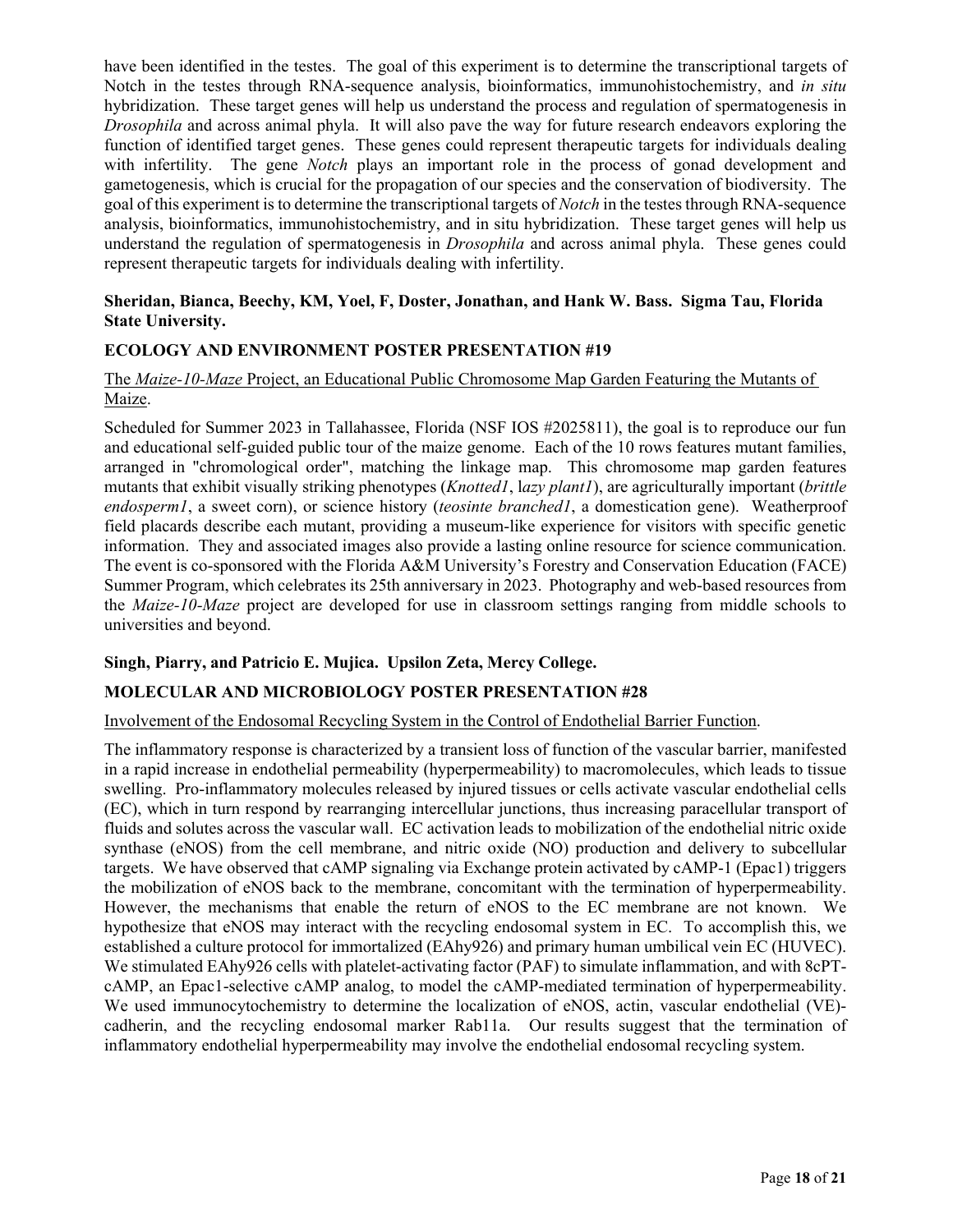#### **Slotnick, Nathan. Rho Chi, Bloomsburg University.**

# **BIOMEDICAL SCIENCE POSTER PRESENTATION #7**

# Inducible BORIS Expression in HCT116 Cells.

Recent studies suggest CTCF plays an important role in regulating eukaryotic telomeres, genomic structures at the ends of chromosomes that serve a protective role for the genetic material. CTCF is a chromatin and transcriptional regulator found in all human cells. Its only paralog, BORIS, is naturally expressed in spermatocytes but has been shown to be turned on in many cancer cell models. Unlike CTCF, the role of BORIS in telomere biology is yet to be understood. The goal of this project is to create a cell model which can be utilized to study BORIS function in telomere biology. One BORIS plasmid was created using a ligation and lipofectamine transfection to be expressed in HCT116 cells. Another BORIS plasmid with tetracycline inducible expression was infected into HCT116 cells via a retroviral package. BORIS expression in both cell lines has been measured at the mRNA and protein level, by RT-PCR and western blots respectively.

# **Snide, Austin and Carmony Hartwig. Tau Eta, Catawba College.**

# **MOLECULAR AND MICROBIOLOGY POSTER PRESENTATION #29**

# Eggshell Organizing Factor 1 Protein in *Psorophora ferox* Mosquitoes.

Mosquitoes may serve as vectors for infective agents that cause human pathologies such as West Nile, Zika, and Malaria; and therefore, controlling mosquito vector populations is an important step towards protecting human health. In a recent study by Isoe et al. (2019), researchers found that mutation of the Eggshell Organizing Factor 1 (EOF1) protein in Aedes, Culex and Anopheles mosquito genera resulted in 'defective' eggs that were discolored and failed to reach maturity to larvae. One genera that has not been evaluated for the EOF1 protein is *Psorophora*. The purpose of this study is to determine if the EOF1 protein is present in the species *Psorophora ferox*. This is an ideal species to study because they can be potential vectors for a variety of pathogens, they belong to the Aedini taxonomic group shared with the Aedes genera which possesses EOF1, and they are highly abundant in the late summer in our ecological preserve. Using published primer sequences, we tested primer combinations known to amplify EOF1 from Anopheles, Aedes and Culex genera on *Psorophora* extracts. A putative EOF1 gene was shown to be amplified using primer sequence EOF1-36304, and after further sequencing analysis the amplified gene was shown to be identical across each *Ps. ferox* (99.9 %) sampled thus far. Here we discuss our continued research into the putative Ps. ferox EOF1 gene by further sampling of local *Psorophora* species, identification of homologous genes in the published nucleotide database, and determination of open reading frames (ORF) of this putative gene as a way to connect this novel *Ps. ferox* gene to the published EOF1 gene.

## Stone,<sup>1,2</sup> Nicole, Xiaozhuo Chen<sup>2</sup>, Yuxi Zhou<sup>2</sup>, Shiyong Wu<sup>2</sup> and Yunsheng Li<sup>2</sup> Xi Chapter, Ohio **University. 1 Ohio University Biological Sciences Department; 2 Ohio University Edison Biotechnology Institute.**

# **BIOMEDICAL SCIENCE POSTER PRESENTATION #8**

# Role of *STC1* Gene in Proliferation and Invasion of Lung Cancer Stem Cells.

Globally, metastasis, the spread of cancer cells from the primary tumor to distant organs, causes approximately 90% of cancer-related mortality, making it a leading cause of death among diseases. Both cancer stem cells (CSC) and macropinocytosis have been shown to play promoting roles in cell proliferation, invasion, and metastasis. In Dr. Xiaozhuo Chen's lab at Ohio University, RNA sequencing was performed on A549, human non-small cell human lung cancer cells, which showed a consistent and significant upregulation of the *STC1 (Stanniocalcin 1)* gene when treated with eATP and TGF-β. The discovery prompted the preliminary knock-down (KD) studies on the A549 cells, which showed that the KD of the *STC1* gene led to reduced proliferation and invasion compared to the untreated cells. Additionally, studies are underway to investigate the role of macropinocytosis on the internalization of extracellular ATP (eATP). ATP is the energy source for use and storage at the cellular level and increased intracellular ATP (iATP) levels in cancer cells play an essential role in cancer cell metabolism, proliferation, drug resistance, and metastasis. This project will involve studying A549 cells with the knocked-out (KO) gene *STC1*, which will be able to confirm the results from the KD experiment and show the function of *STC1* in cancer stem cell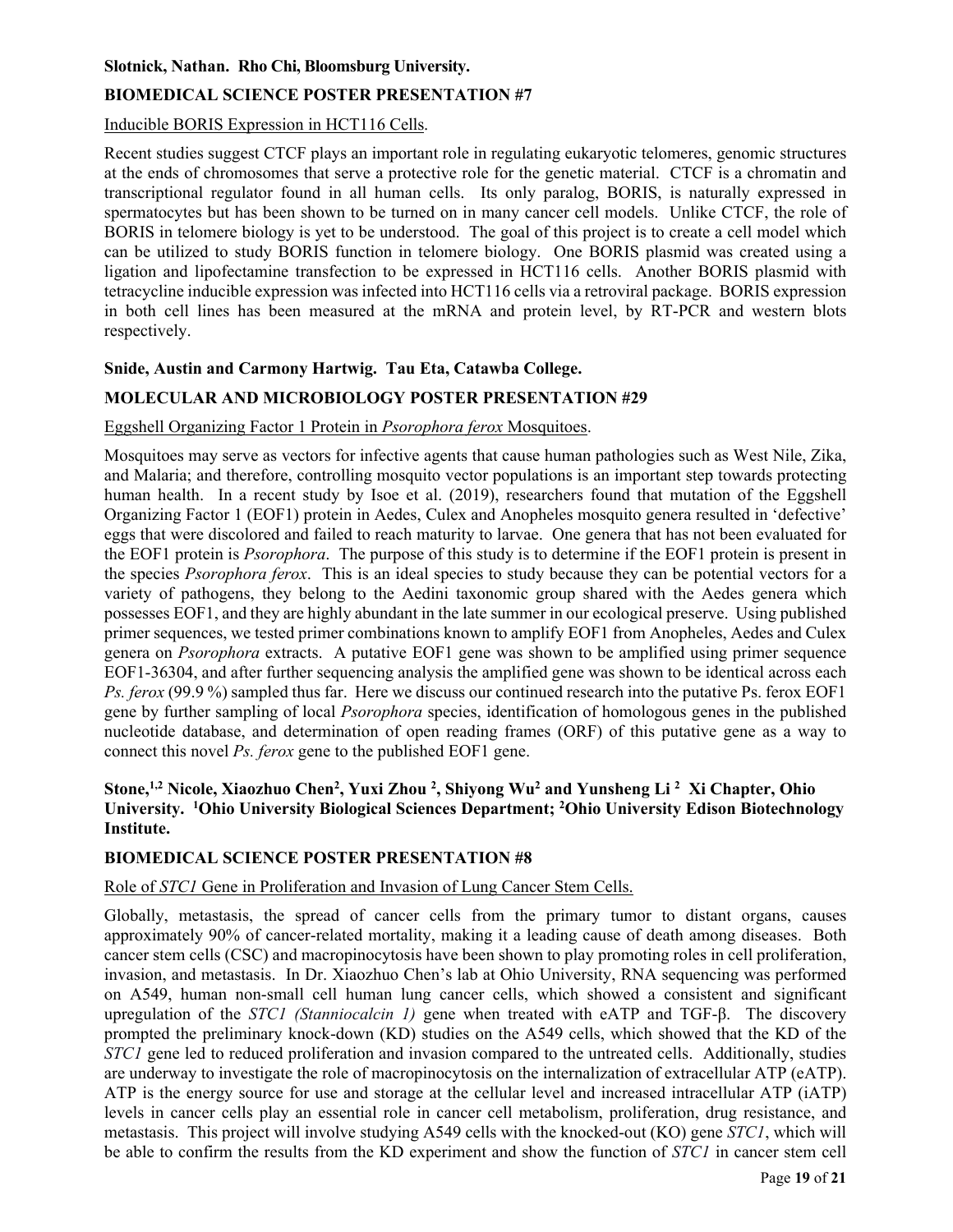(CSC) formation. Another goal of this study will be to investigate whether the KO *STC1* gene has any effect on the prevalence of macropinocytosis in A549 cells and study the effects that lower levels of macropinocytosis, if relevant, have on the cell proliferation. Investigating the *STC1*'s roles in cell migration, invasion, and CSC formation will help develop future therapies and improve the survival rates of many different cancers. Identifying and understanding pathways and genes involved in cancer proliferation, metastasis, and survival help target new therapies that can more specifically inhibit cancer cells.

# **Strotman, Megan and Regina McGrane. Delta Sigma, Southwestern Oklahoma State University.**

### **MOLECULAR AND MICROBIOLOGY POSTER PRESENTATION #30**

#### Investigating Potential Circadian Oscillations in *Pseudomonas syringae*.

*Pseudomonas syringae* is a gram-negative plant pathogen that encodes a *kaiC* ortholog. KaiC has been proven to regulate circadian oscillations in cyanobacteria, which control transcriptional oscillations, cell division, and photosynthesis. We hypothesize that *P. syringae* is capable of circadian oscillation and that *kaiC*  contributes to regulation of stress response, biofilm development, motility, and plant colonization. To determine if *P. syringae* has circadian oscillations, the wild type strain or mutants lacking *kaiC* were spotted onto King's B agar media supplemented with coomassie blue, which binds proteins, or congo red, which binds exopolysaccharides. The plates were then exposed to day-night cycles (12 hours light, 12 hours dark) or dark conditions for seven days. Oscillations in protein and exopolysaccharide production were then observed due to varying intensity of either blue or red rings in the colonies. While oscillations were detected, analysis of the plates indicated no significant differences in the number or pattern of the rings when comparing the mutants to the wild type or the plates exposed to day- night cycles to dark conditions. To determine if *kaiC* regulated *P. syringae* stress response, wild type or mutants lacking *kaiC* were exposed to day-night cycles or dark conditions as described above and inoculated in MinA media supplemented with glucose and varying concentrations of salt. Growth was then recorded by detecting absorbance every 30 minutes over a 48-hour period. Analysis revealed significant differences in the growth of the wild type exposed to day-night cycles compared to samples kept in the dark; however, these differences were not observed in mutant strains. This suggests that *kaiC* may modulate the ability of *P. syringae* to combat stressful environments. Determining the function of *kaiC* in *P. syringae* may allow for development of techniques that target this ortholog and prevent *P. syringae* growth on crops.

### **Swartzentruber, Zachrey L., Elisabeth H. Howansky, R. Chandler Russian, Elizabeth A. McDonald, and Emily K. Prince. Psi Theta, Lander University.**

#### **ECOLOGY AND ENVIRONMENT POSTER PRESENTATION #20**

#### Heads up: The Effects of Age, Sex, and Group Size on Vigilance in White-tailed Deer.

In response to the threat of predators, white-tailed deer (*Odocoileus virginianus*) alter their behavior to increase survival. One such behavior, vigilance, is costly but can increase fitness and help avoid predation. Our past research found that solo deer are more vigilant in open habitats and in areas with temporary human disturbance (THD). In this study, we tested whether group size, age, or sex affected vigilance. We also investigated whether group vigilance varied with habitat type or THD. We collected data from images captured by camera traps in Upstate South Carolina. Each observed deer was labeled vigilant if their head was higher than their back and not vigilant if their head was lower than their back. We hypothesized that adult deer would be more vigilant than juvenile deer and that females would be more vigilant than males. We also hypothesized that groups would be more vigilant than solo deer. Finally, we hypothesized that in groups, vigilance would be higher in more open habitats and in habitats with higher THD. In contrast to our hypotheses, we found that juvenile deer were significantly more vigilant than adult deer, and that males were significantly more vigilant than females. As predicted, we found that groups of deer were significantly more vigilant than solo deer. Habitat type had no significant effect on the vigilance of groups; however, groups were significantly more vigilant in areas with high THD than in areas with low THD. Our results suggest that deer in groups may be less vulnerable to predation because they are more vigilant than. Furthermore, the benefits of vigilance may outweigh the costs for juveniles, as well as for males. Overall, vigilance in whitetailed deer is complex and influenced by many different environmental and demographic factors.